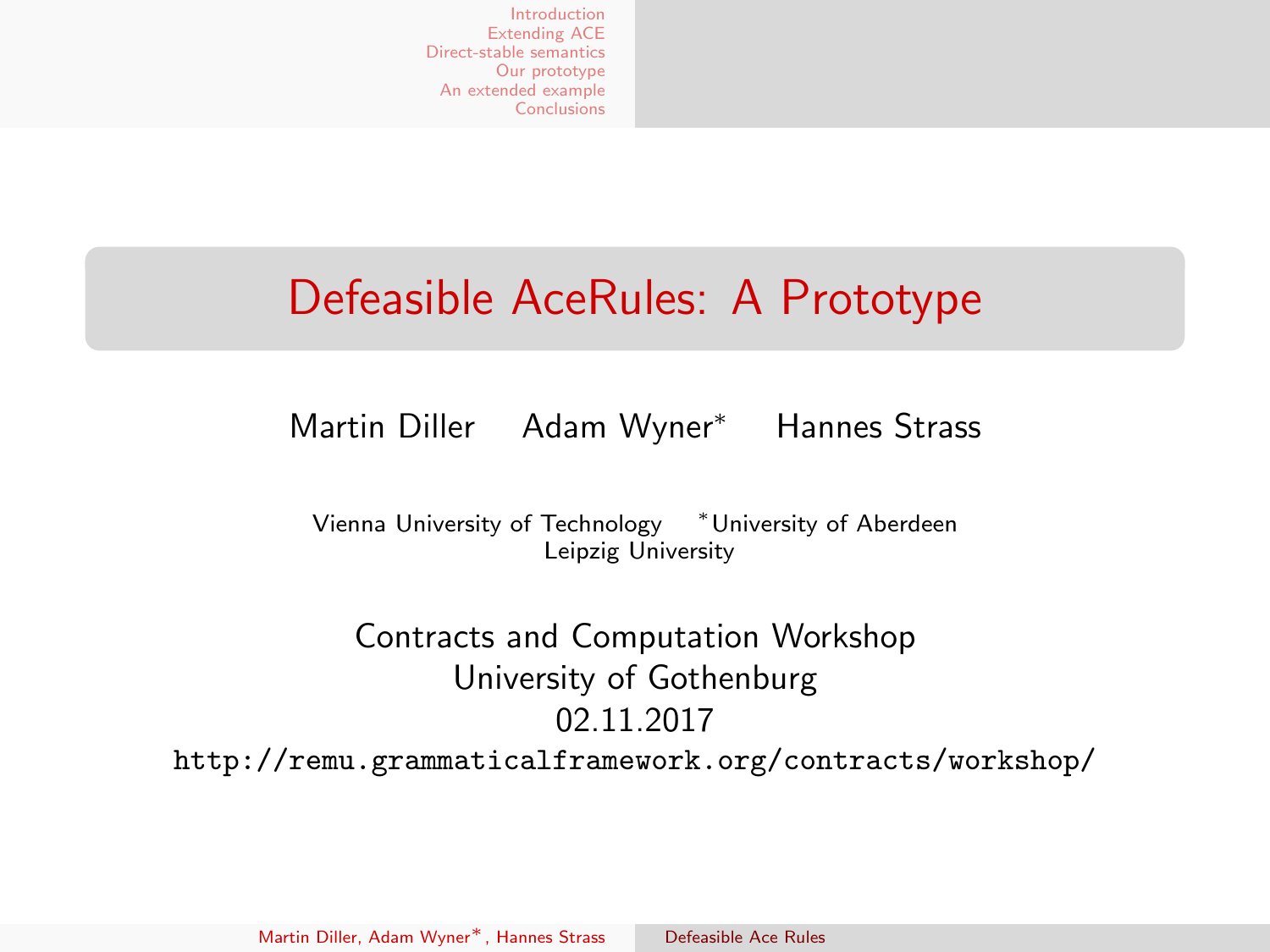[Motivation](#page-1-0) [Background to this work](#page-8-0) [Outline](#page-9-0)

### <span id="page-1-0"></span>**Motivation**

The argument-mining - formal argumentation gap:

- Argument mining: attempts to extract arguments from large textual corpora and structure them (Lippi and Torroni, 2016).
	- Drawback: lacking fine-grained structured representations that can be used for inference.
- Formal argumentation: has focused on giving dialectical characterisations of reasoning in defeasible knowledge bases (Dung, 1995; Prakken, 2010, ....).
	- Drawback: abstraction from linguistic information limits applicability.

Contracts: has focused on finding conflicts, but not necessarily reasoning further with them, though conflicts in and between contracts are widespread. Need to treat conflict to reason further. Goal to identify alternative sets of compatible clauses and draw inferences.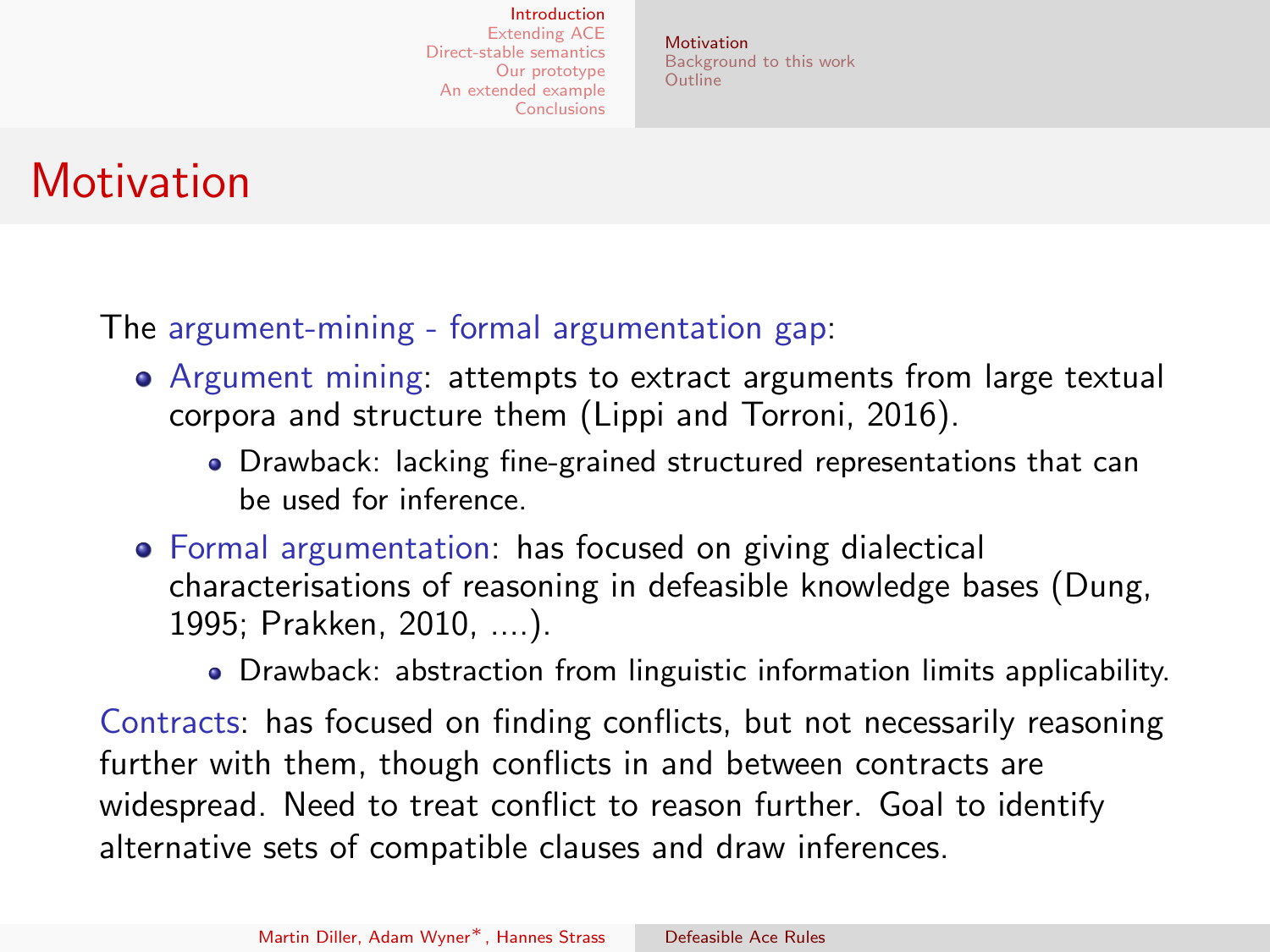[Motivation](#page-1-0) [Background to this work](#page-8-0) [Outline](#page-9-0)

# Motivation (cont.)

A long-term vision for solving the argument-mining formal-argumentation gap:

- A controlled natural language (CNL) as a middle-layer between natural-language and formal-argumentation.
	- A CNL is a subset of a natural language, restricted in lexicon, grammar; can have a fixed semantic representation; can translate to executable rules.
	- Eliminates ambiguity and reduces complexity of unrestricted NL.



Martin Diller, Adam Wyner∗, Hannes Strass [Defeasible Ace Rules](#page-0-0)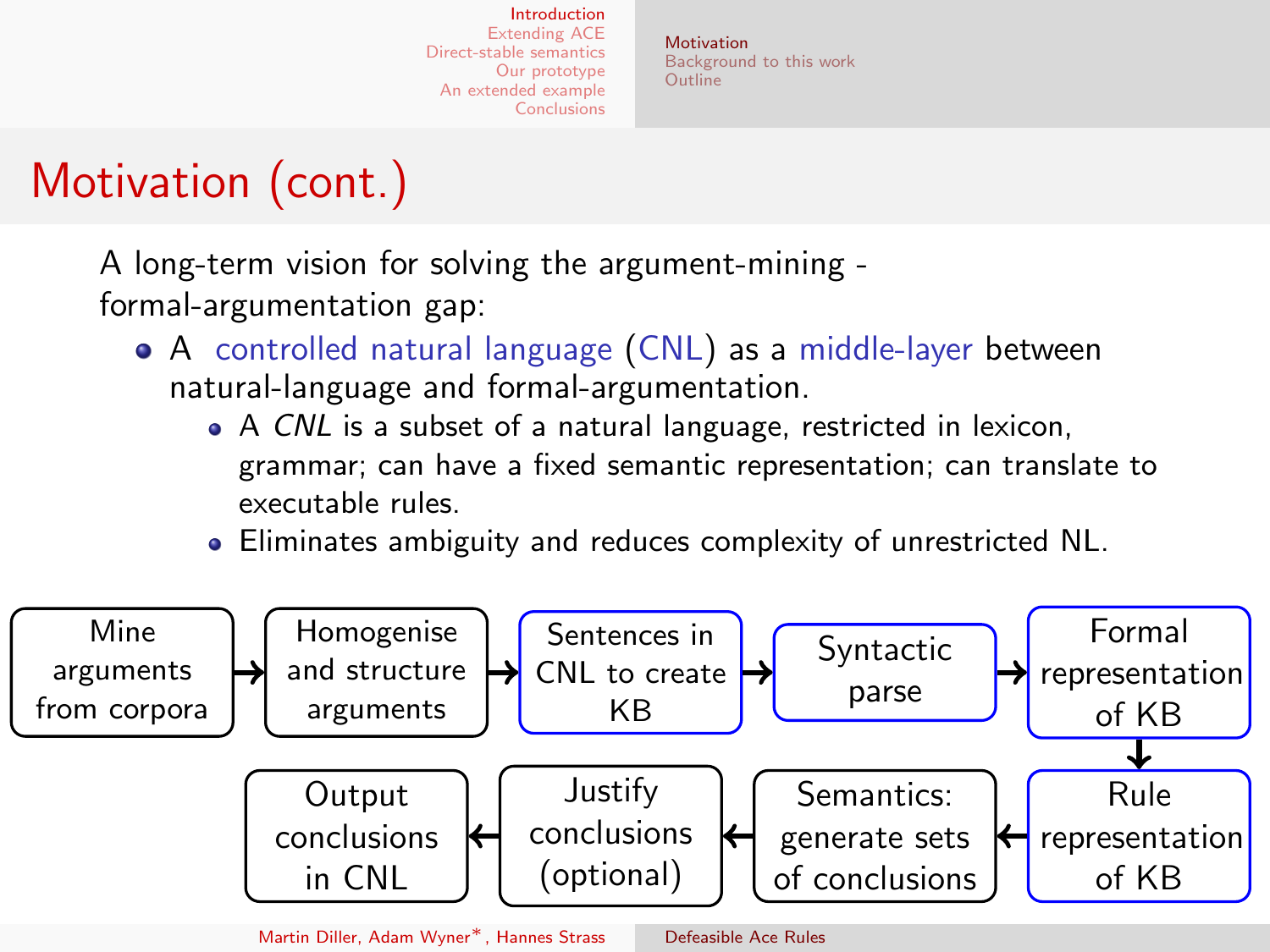[Motivation](#page-1-0) [Background to this work](#page-8-0) [Outline](#page-9-0)

# Motivation (cont.)

This work:

- A first experiment in using a CNL as a natural-language interface to formal-argumentation.
- We extend an existing controlled natural language, Attempto Controlled English (ACE), with means for expressing generic generalisations ("it is usual that..."). Need to comment about interpretations of 'usual' and how it is used. We have taken it as given, but it might not be. When is the conflict between 'it is usual that P' and 'it is usual that not P'.
- Building on tools for ACE, we develop a prototype reasoner for defeasible rules expressed in natural language.
- We employ a novel argumentation-inspired semantics.
	- Allows for transparent, linguistically accessible reasoning with incomplete/incremental and inconsistent knowledge bases.
	- Circumvents problems in more standard-approaches to reasoning about defeasible KBs using argumentation.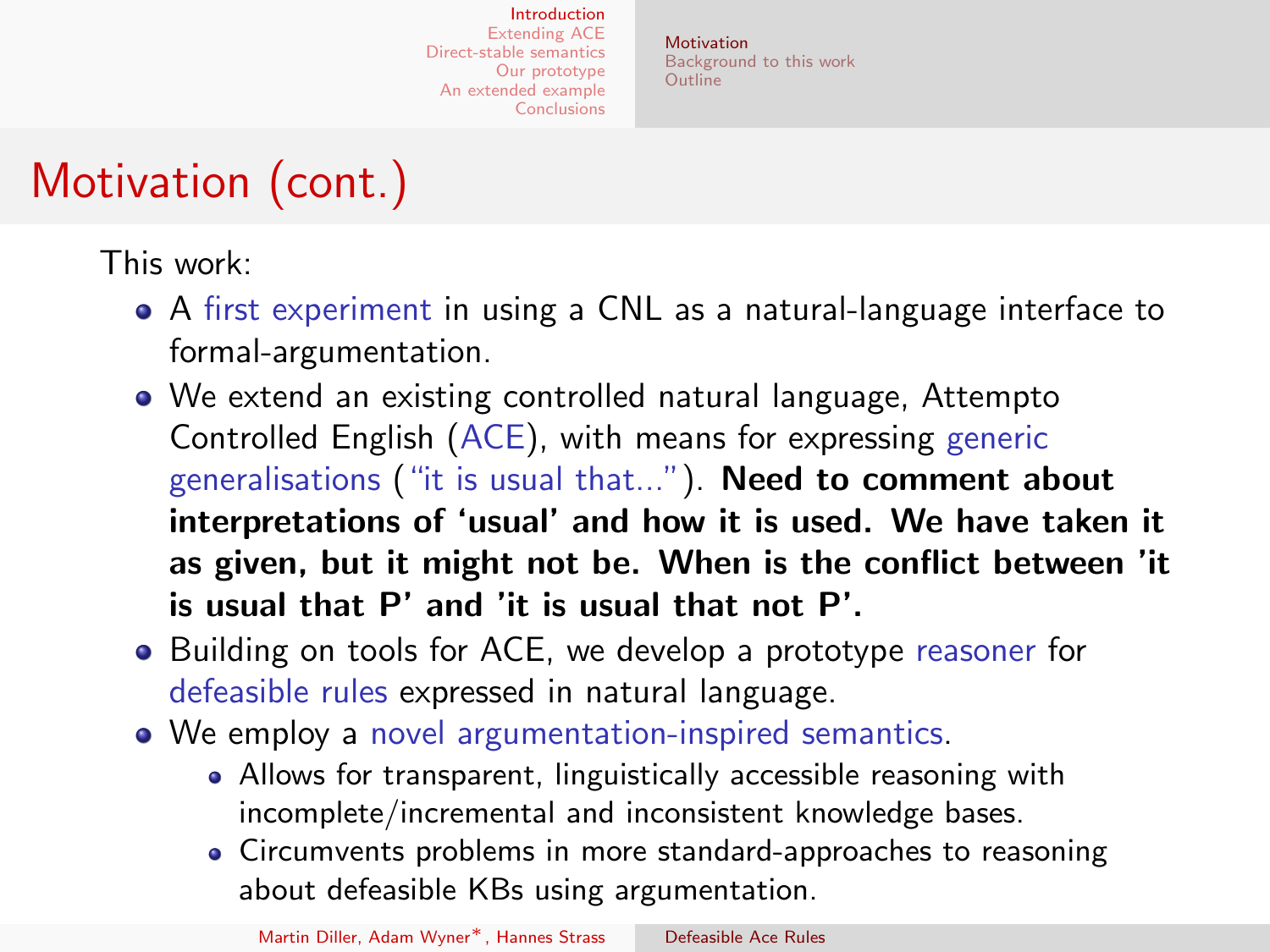[Motivation](#page-1-0) [Background to this work](#page-8-0) [Outline](#page-9-0)

# Motivation (cont.)

This work:

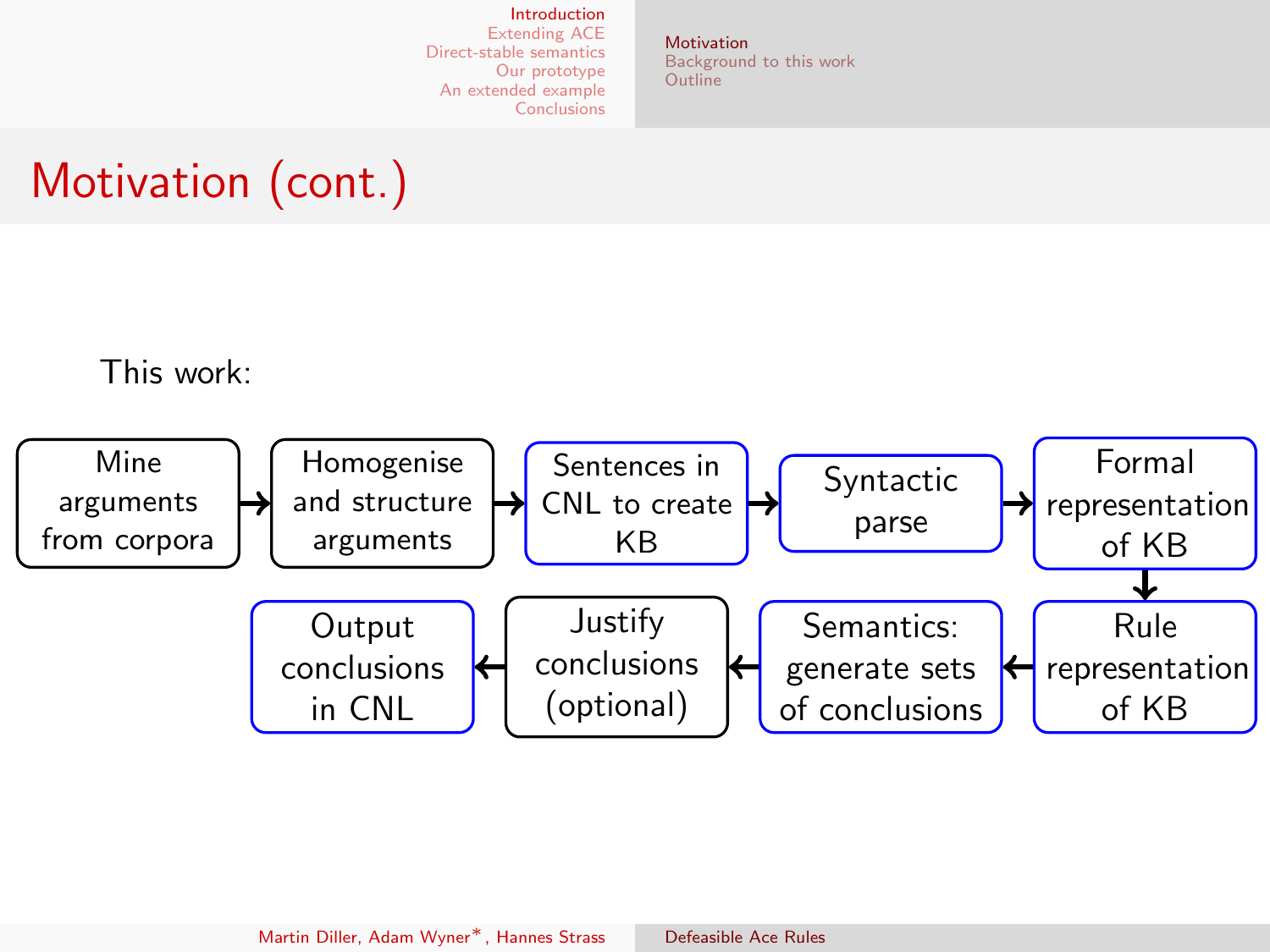[Motivation](#page-1-0) [Background to this work](#page-8-0) [Outline](#page-9-0)

### **Motivation**

- Central topics in the study of argumentation:
	- Identification and extraction of arguments in natural langauge.
	- Evaluation of the cogency of arguments.
- Roughly, the topic of argument-mining and formal models (structured or graph-based) of argumentation.
- Substantial gap between advances in both areas limits applicability of formal models and makes only "shallow" forms of inference amenable to argument-mining.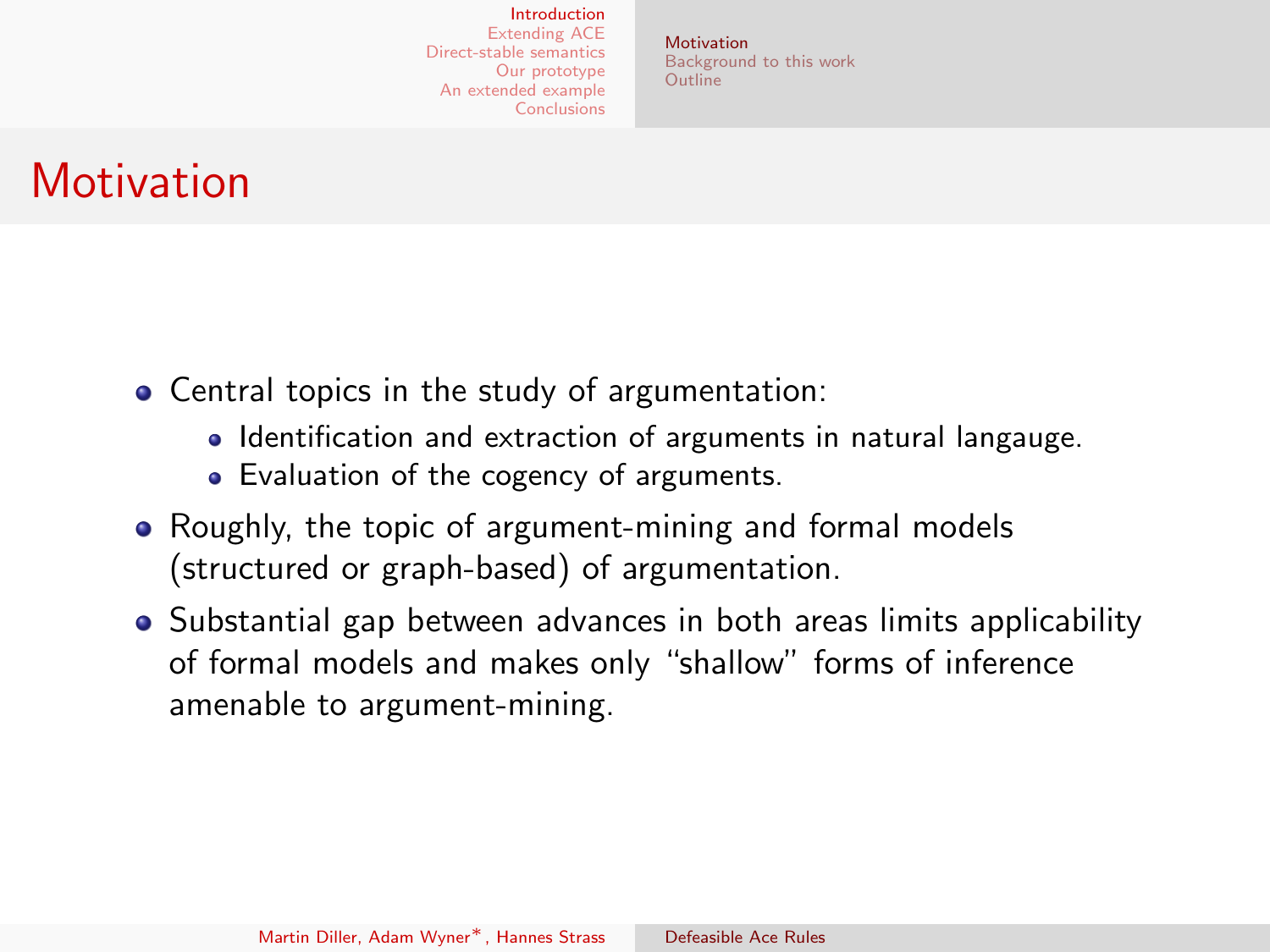[Motivation](#page-1-0) [Background to this work](#page-8-0) [Outline](#page-9-0)

# Motivation (cont.)

- Controlled natural languages (CNLs): purposefully selected sub-sets of a natural language that can be extended and its formal semantics corrected in light of theoretical and empirical studies.
- CNLs can serve as modifiable links in an engineering approach to close the gap between informal and formal argumentation.
- Crucial added benefit: connect developments in computational linguistics (e.g. mapping syntax to semantics, anaphora resolution, presupositions, dynamics,...) with related work in computational models of argumentation.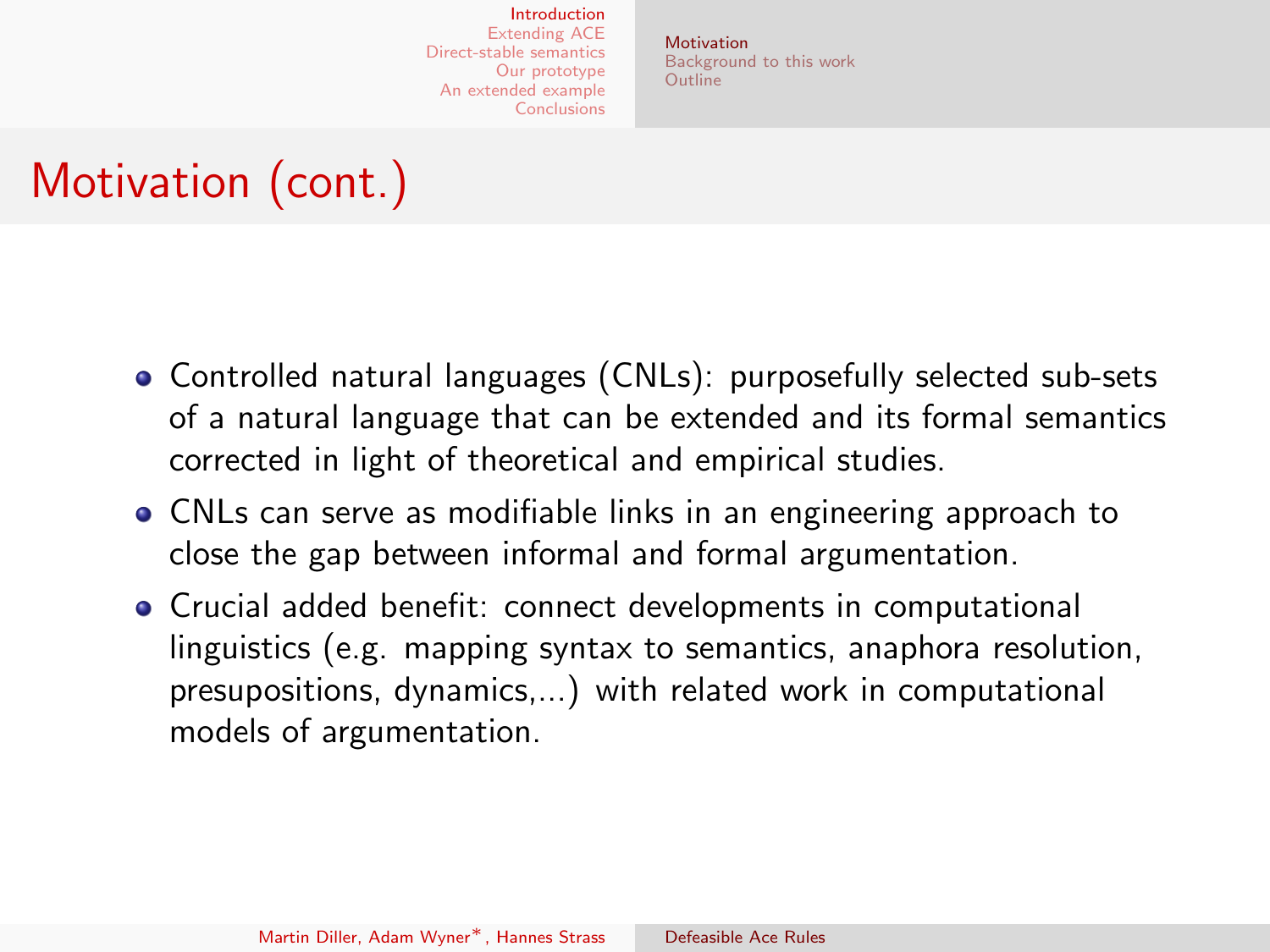[Motivation](#page-1-0) [Background to this work](#page-8-0) [Outline](#page-9-0)

# Motivation (cont.)

- Our work: first steps towards a CNL-interface to argumentation.
- A prototype for argumentation-based evaluation of CNL-knowledge bases consisting of strict and defeasible rules.
- We extend an existing CNL, ACE, with a linguistic marker to indicate defeasibility ("it is usual that...").
- We build on an existing reasoner for a subset-of ACE, AceRules.
- We link the output of a parser of ACE, APE, with answer-set-programming encodings of an argumentation-based semantics for knowledge bases consisting of strict and defeasible rules.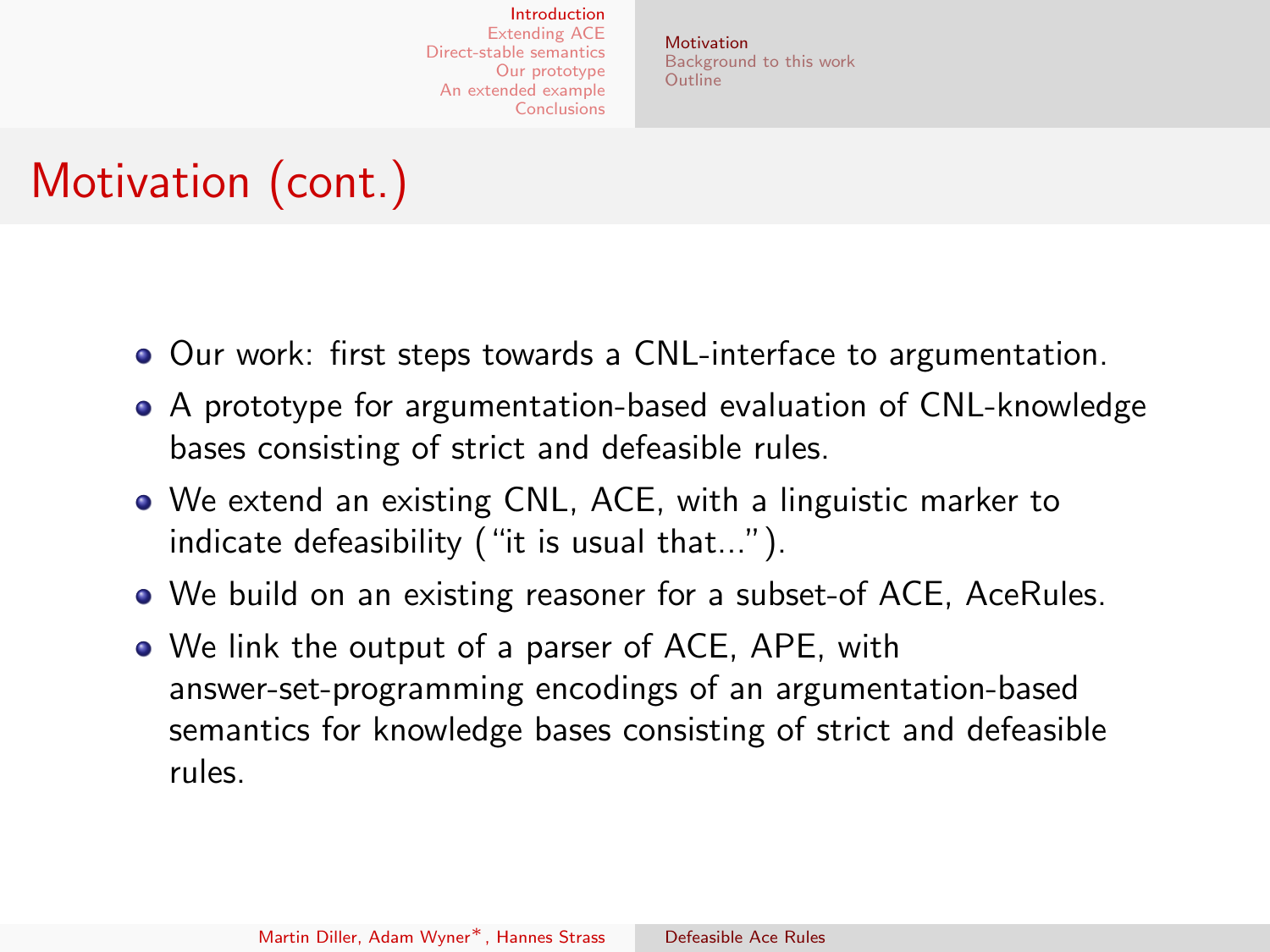[Motivation](#page-1-0) [Background to this work](#page-8-0) [Outline](#page-9-0)

### <span id="page-8-0"></span>Background to this work

- Wyner, Bench-Capon, and Dunne. On the instantiation of knowledge bases in abstract argumentation frameworks. CLIMA 2013: 34-50.
- **Strass. Instantiating Knowledge Bases in Abstract Dialectical** Frameworks. CLIMA 2013: 86-101
- Wyner, Bench-Capon, Dunne, and Cerutti. Senses of 'argument' in instantiated argumentation frameworks. Argument & Computation, 6(1):50-72, 2015.
- **•** Strass and Wyner, On automated defeasible reasoning with controlled natural language and argumentation, in Proceedings of the Second International Workshop on Knowledge-based Techniques for Problem Solving and Reasoning (KnowProS), Feb. 2017.
- Wyner and Strass: dARe Using Argumentation to Explain Conclusions from a Controlled Natural Language Knowledge Base. IEA/AIE (2) 2017: 328-338.
- Diller, Wyner, Strass. Defeasible AceRules: A Prototype. International Conference on Computational Semantics (IWCS). 2017. Accepted.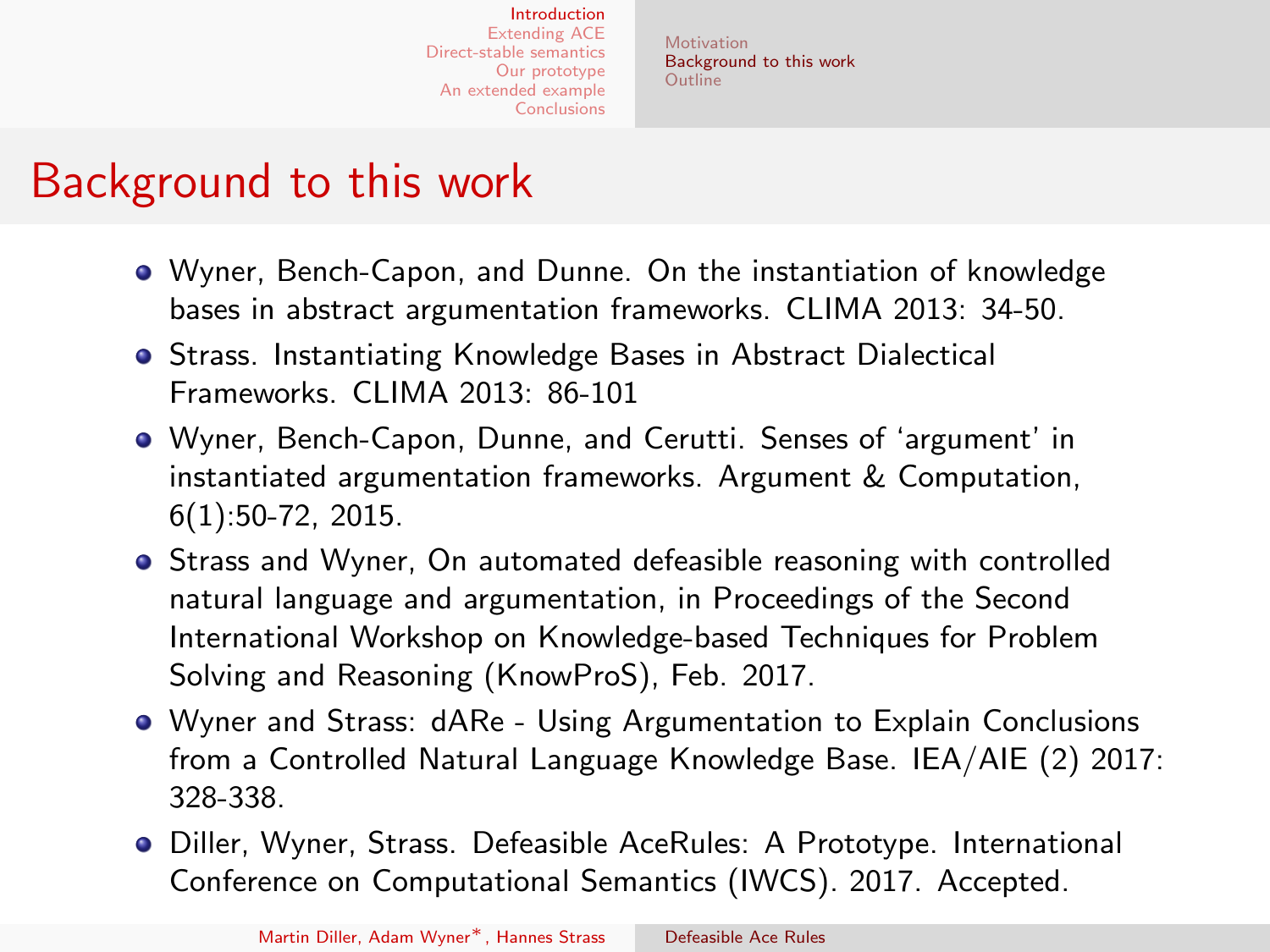[Motivation](#page-1-0) [Background to this work](#page-8-0) [Outline](#page-9-0)

- <span id="page-9-0"></span><sup>1</sup> [Introduction](#page-1-0)
	- **•** [Motivation](#page-1-0)
	- **•** [Background to this work](#page-8-0)
	- [Outline](#page-9-0)
- <sup>2</sup> [Extending ACE](#page-10-0)
	- $\bullet$  ACF
	- [AceRules](#page-12-0)
	- [Adding generic generalisations to AceRules](#page-13-0)
	- **[Alternatives](#page-18-0)**
- <sup>3</sup> [Direct-stable semantics](#page-19-0)
	- **•** [Motivation](#page-19-0)
	- **•** [Definition](#page-20-0)
- <sup>4</sup> [Our prototype](#page-27-0)
	- **[Architecture](#page-27-0)**
	- [Description](#page-28-0)
- <sup>5</sup> [An extended example](#page-29-0)
- <sup>6</sup> [Conclusions](#page-44-0)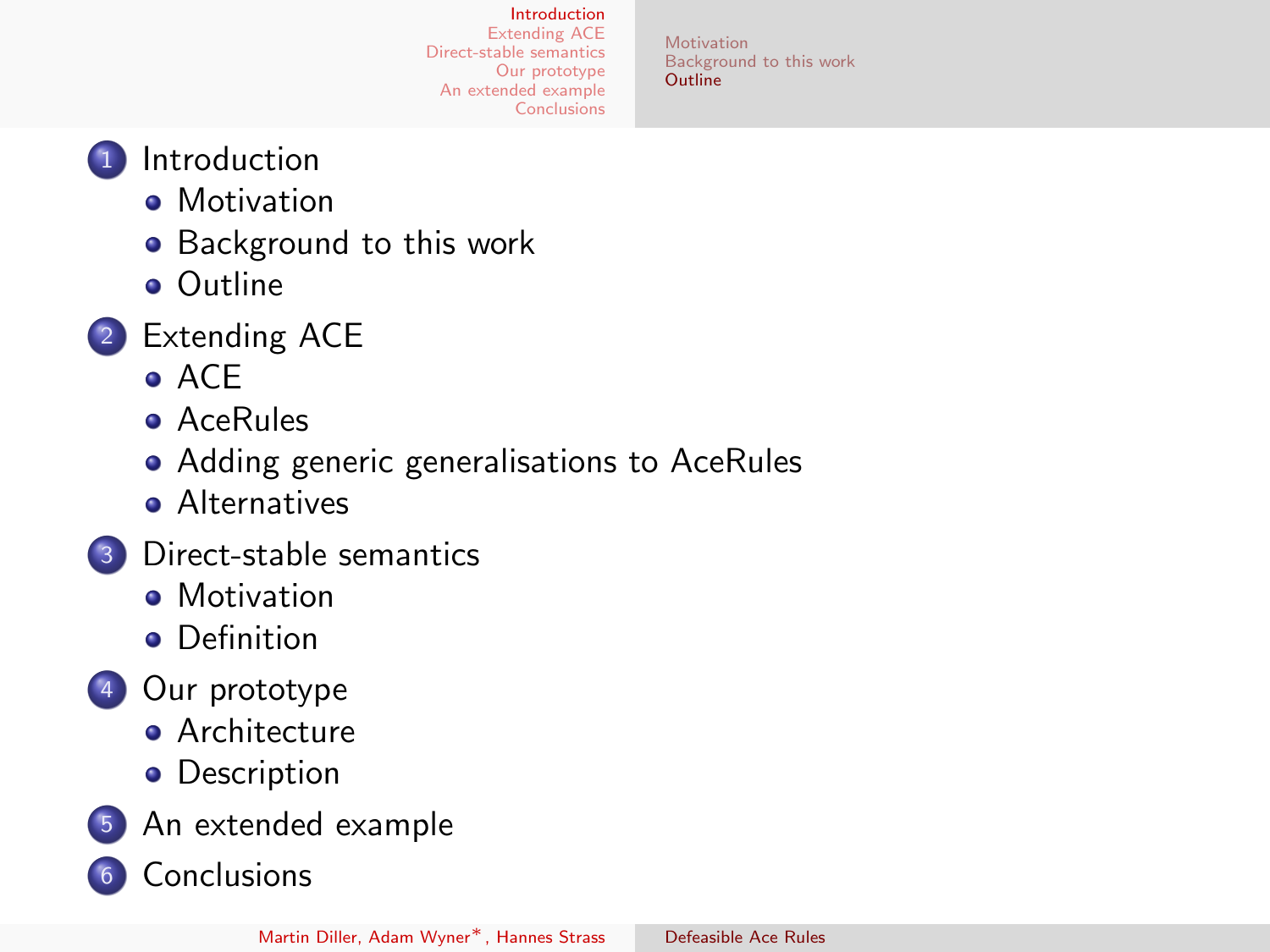**[ACE](#page-10-0) AceRules** [Adding generic generalisations to AceRules](#page-13-0) [Alternatives](#page-18-0)

# <span id="page-10-0"></span>ACE: Attempto Controlled English

<attempto.ifi.uzh.ch>

- CNL for the English language developed at University of Zurich (Fuchs et al, 2008).
- Vocabulary comprises predifined function words (e.g. determiners, conjunctions, prepositions), predefined phrases (there is / are, it is false that ...), and an extendable set of content-words (nouns, verbs, adjectives, adverbs).
- Grammar supports (among others): quantification, negation, logical connectives, modality, active & passive voice, singular & plural, relative clauses , etc.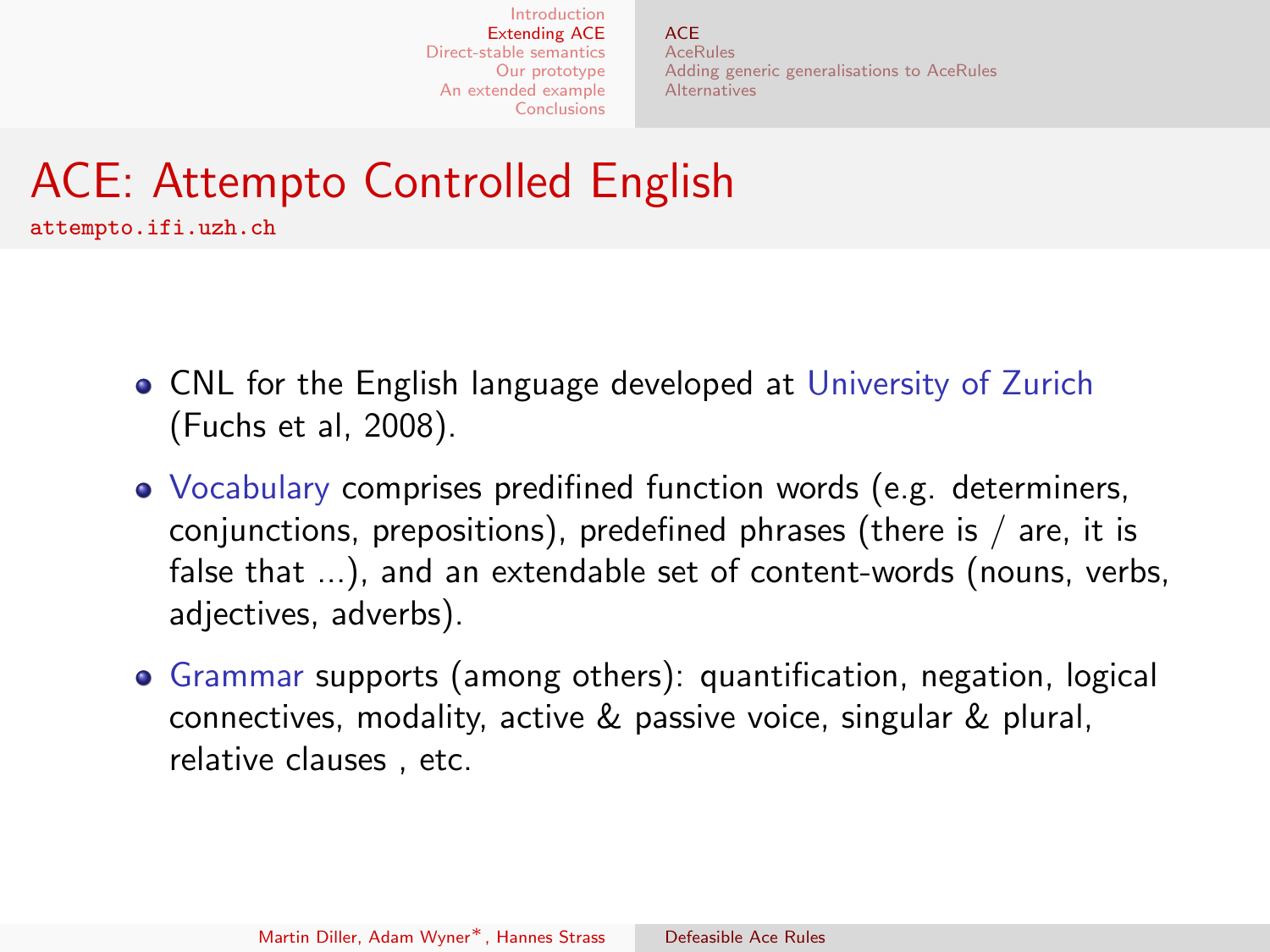**[ACE](#page-10-0) AceRules** [Adding generic generalisations to AceRules](#page-13-0) [Alternatives](#page-18-0)

# ACE: Attempto Controlled English (cont.)

<attempto.ifi.uzh.ch>

- **•** Semantics given in terms of discourse representation structures (DRSes): account for linguistic phenomena as anaphora, tense and, more generally, presuppositions. In ACE only anaphora resolution is supported.
	- DRSes are constructed dynamically (anaphora resolution).
	- Complete DRSes (all co-references are resolved) have a model-theoretic semantics and can be translated to FOL.
	- Reasoning (more or less) with FOL expressed in natural language input and output.
- Many tools available for ACE, including the open-source parser APE.
- Also constructs DRSes, offers translations from DRSes to other languages (e.g. FOL, OWL, ...), and does paraphrasing.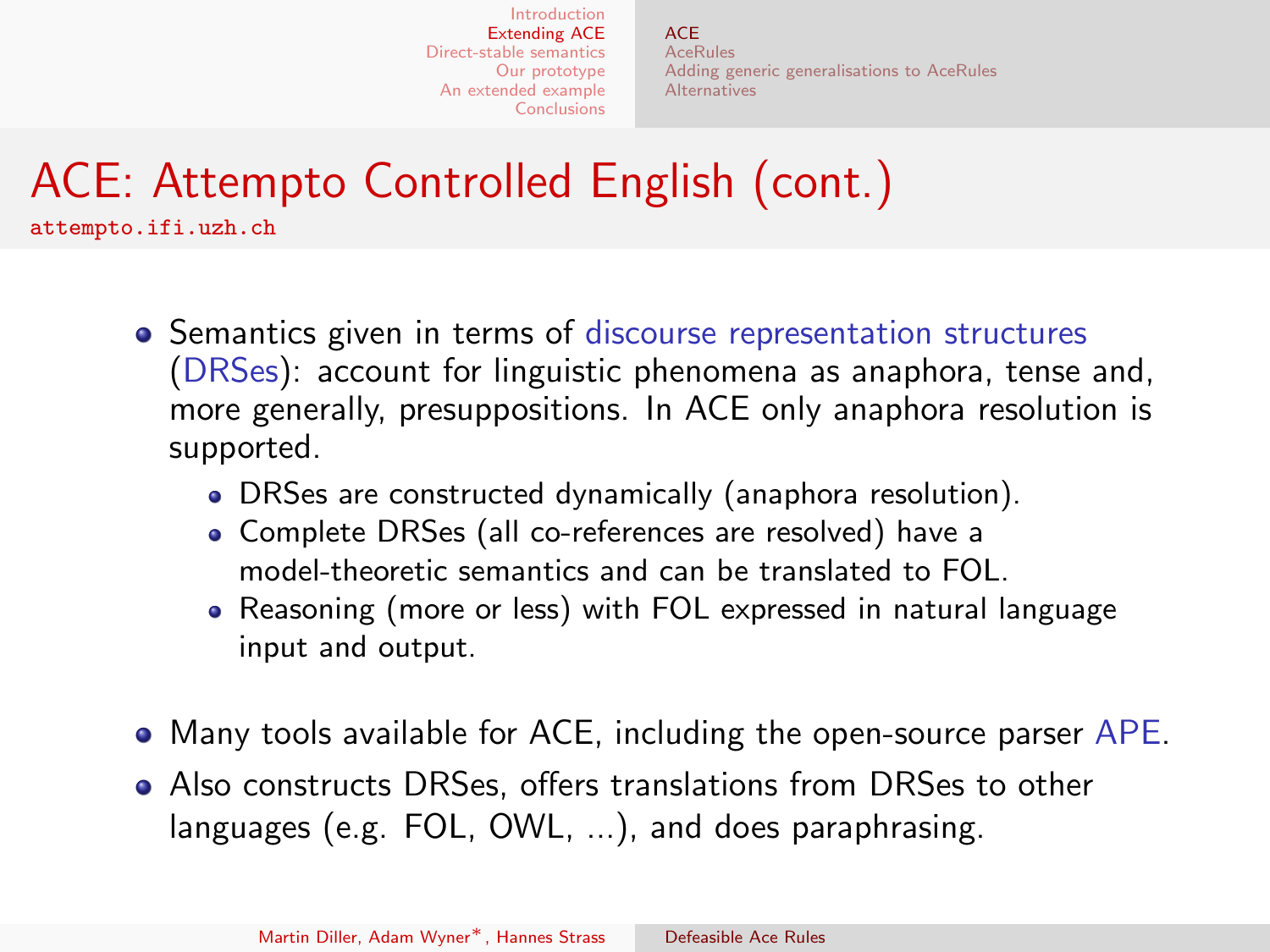**[ACE](#page-10-0) AceRules** [Adding generic generalisations to AceRules](#page-13-0) [Alternatives](#page-18-0)

### <span id="page-12-0"></span>AceRules

- ACE-based interface to formal rule systems (Kuhn, 2007).
- Support for logic programs under the stable (Gelfond and Lifschitz, 1990) and courteous (Grosof, 1997) semantics.
- Strict negation ("John is not a customer", "nobody knows John", ..) and negation as failure ("A customer is not provably trusworthy", "it is not provable that John has a card").
- Checks whether DRSes generated from input text by APE conform to the required rule language.
- Transforms DRSes in some cases in which the DRS does not conform syntactically, but can be made to conform ("intelligent grouping").
- Relies on external solvers for the stable semantics; native implementation of the courteous semantics.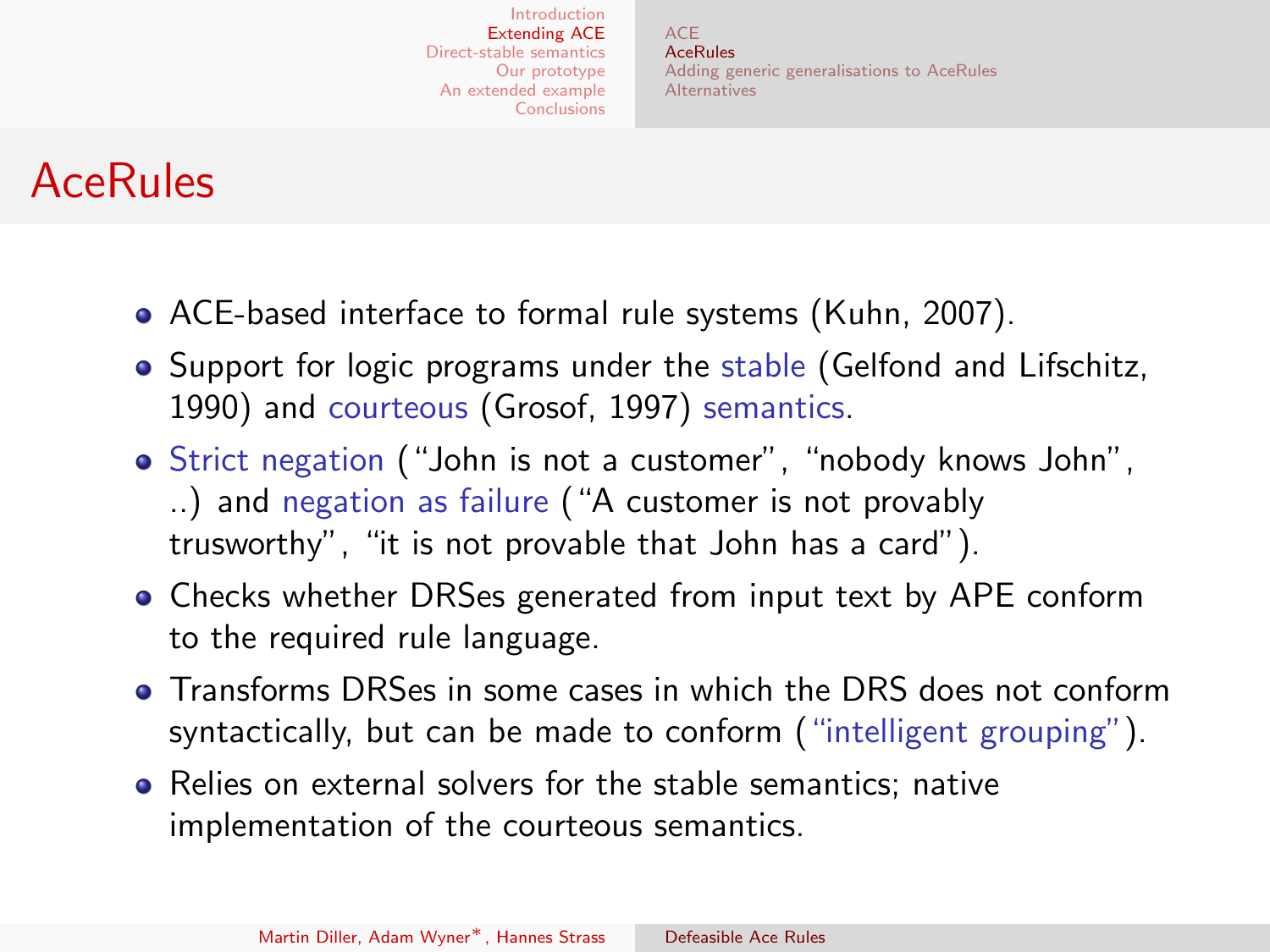[ACE](#page-10-0) AceRules [Adding generic generalisations to AceRules](#page-15-0) [Alternatives](#page-18-0)

### <span id="page-13-0"></span>Generics in ACE/AceRules vs. our treatment

Example from (Kuhn, 2007).

#### Strict rules in ACE/AceRules:

John owns a car. Bill does not own a car. If someone does not own a car then he/she owns a house.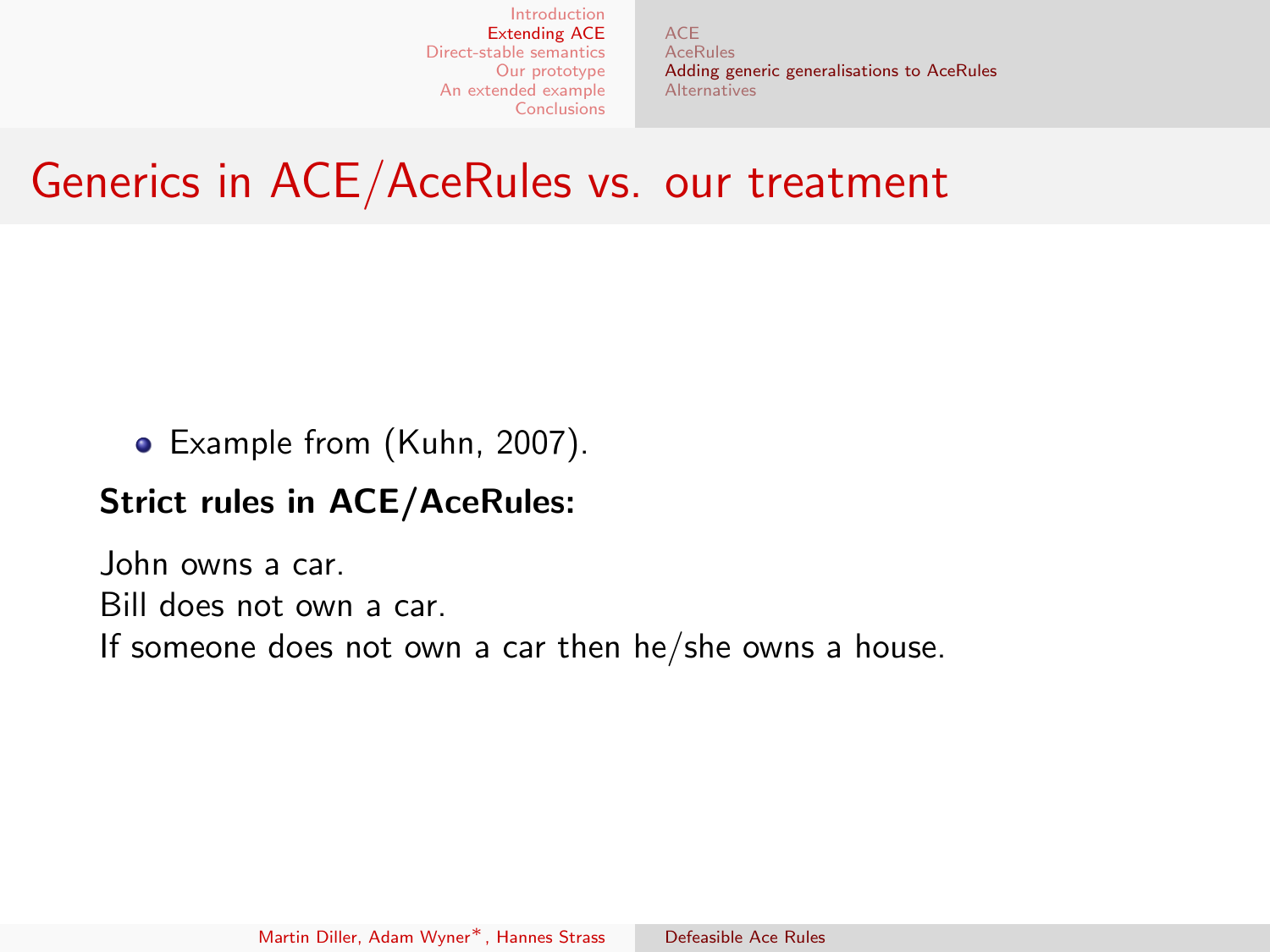[ACE](#page-10-0) AceRules [Adding generic generalisations to AceRules](#page-15-0) **[Alternatives](#page-18-0)** 

### Generics in ACE/AceRules vs. our treatment

#### Generic generalisations in ACE/AceRules:

John owns a car.

Bill does not own a car.

If someone does not own a car and it is not provable that he/she does not own a house then he/she owns a house.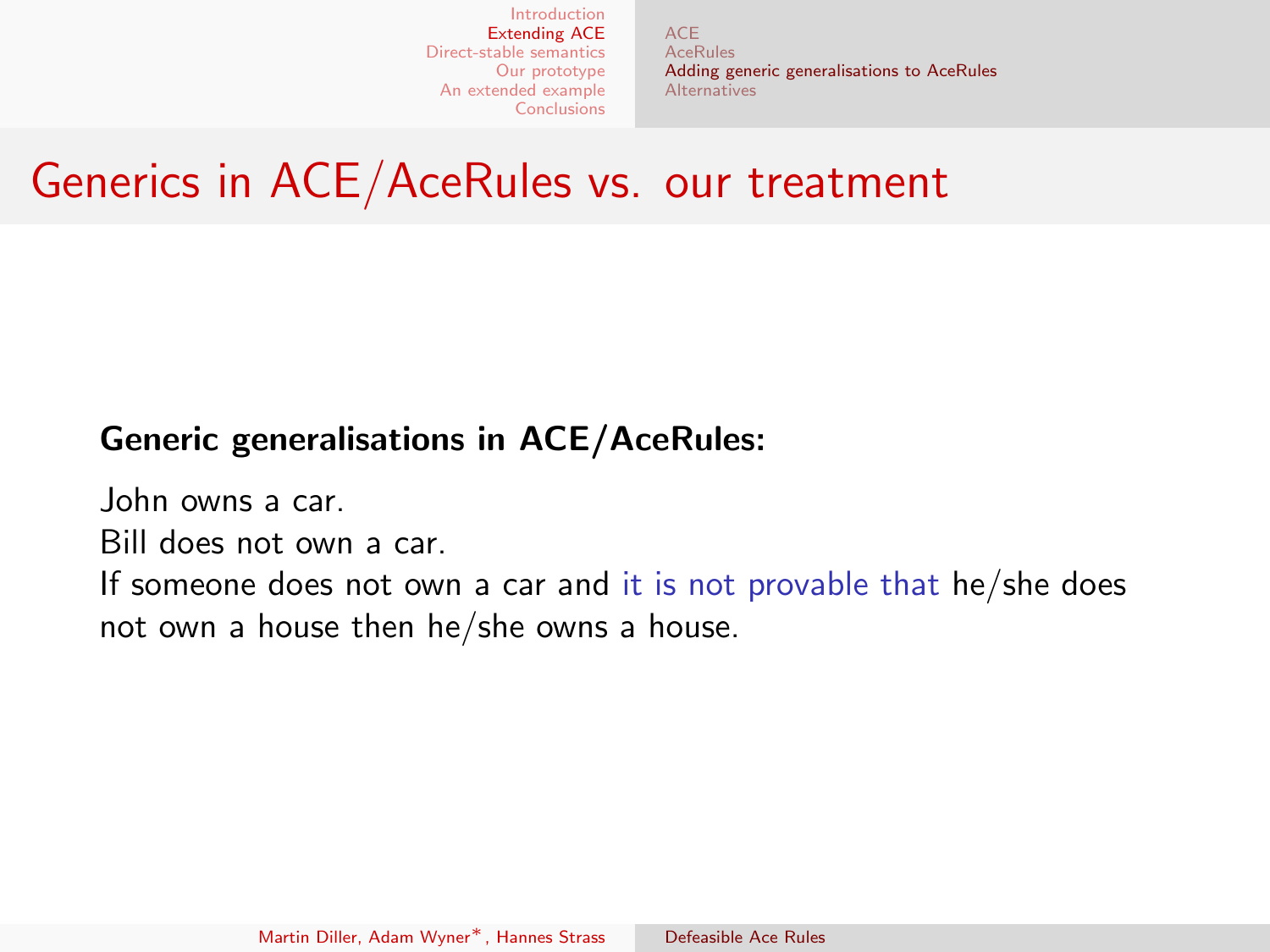[ACE](#page-10-0) AceRules [Adding generic generalisations to AceRules](#page-13-0) [Alternatives](#page-18-0)

### <span id="page-15-0"></span>Generics in ACE/AceRules vs. our treatment

#### Our treatment of generic generalisations:

John owns a car. Bill does not own a car. If someone does not own a car then it is usual that he/she owns a house.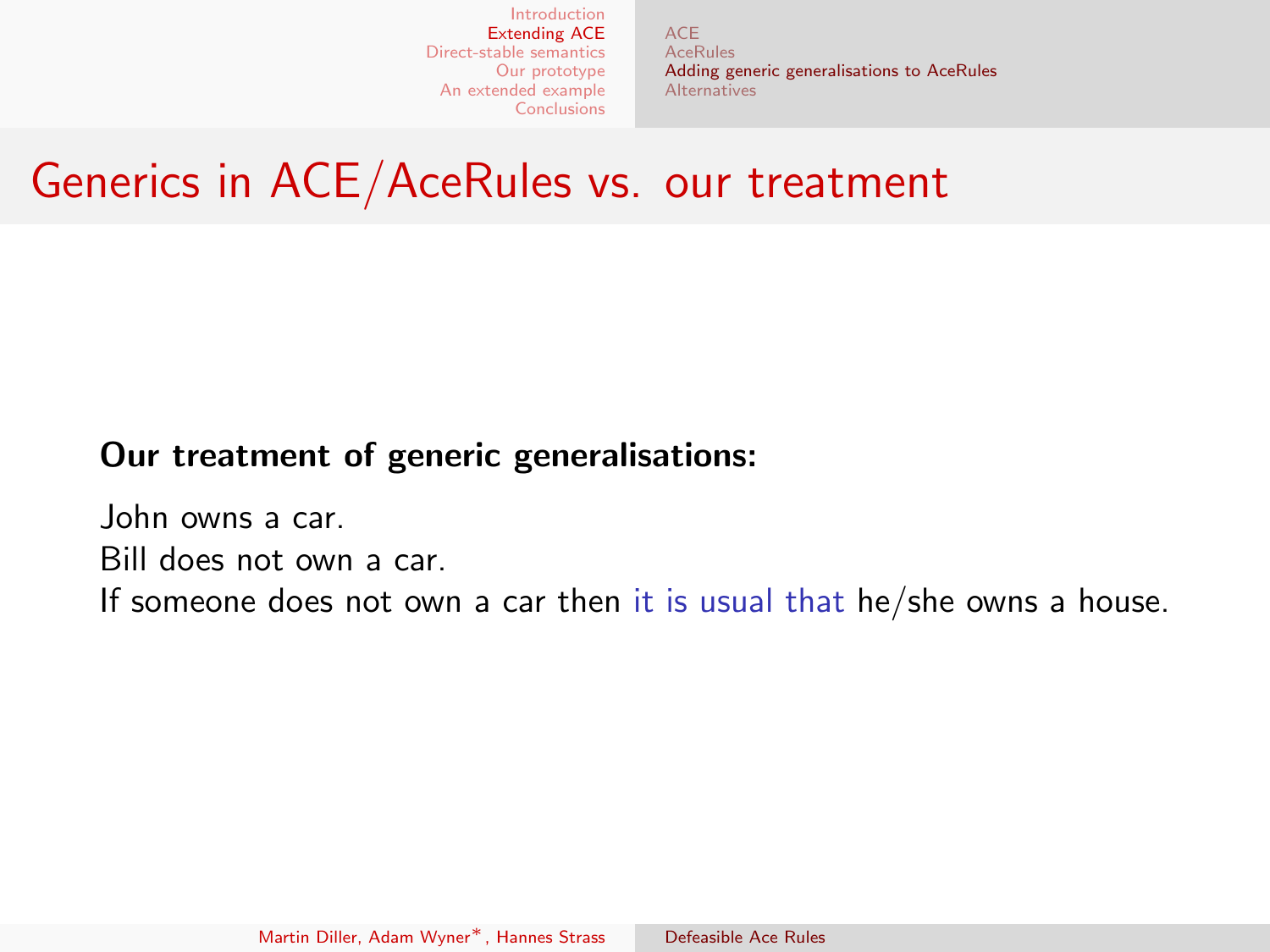**[ACE](#page-10-0)** AceRules [Adding generic generalisations to AceRules](#page-13-0) [Alternatives](#page-18-0)

Example (ACE) Problem with 'it is usual that' expressed as 'not provably not'

#### Example (Moustache Murder; paraphrased from Pollock, 2007)

Jones is a person. Paul is a person. Jacob is a person. If X is a person and it is not provable that X is not reliable then X is reliable. If Jones is reliable then the gunman has a moustache. If Paul is reliable then Jones is not reliable. If Jacob is reliable then Jones is reliable.

Observation: Clearly not both Paul and Jacob can be reliable, and any semantics should be able to provide a choice of options.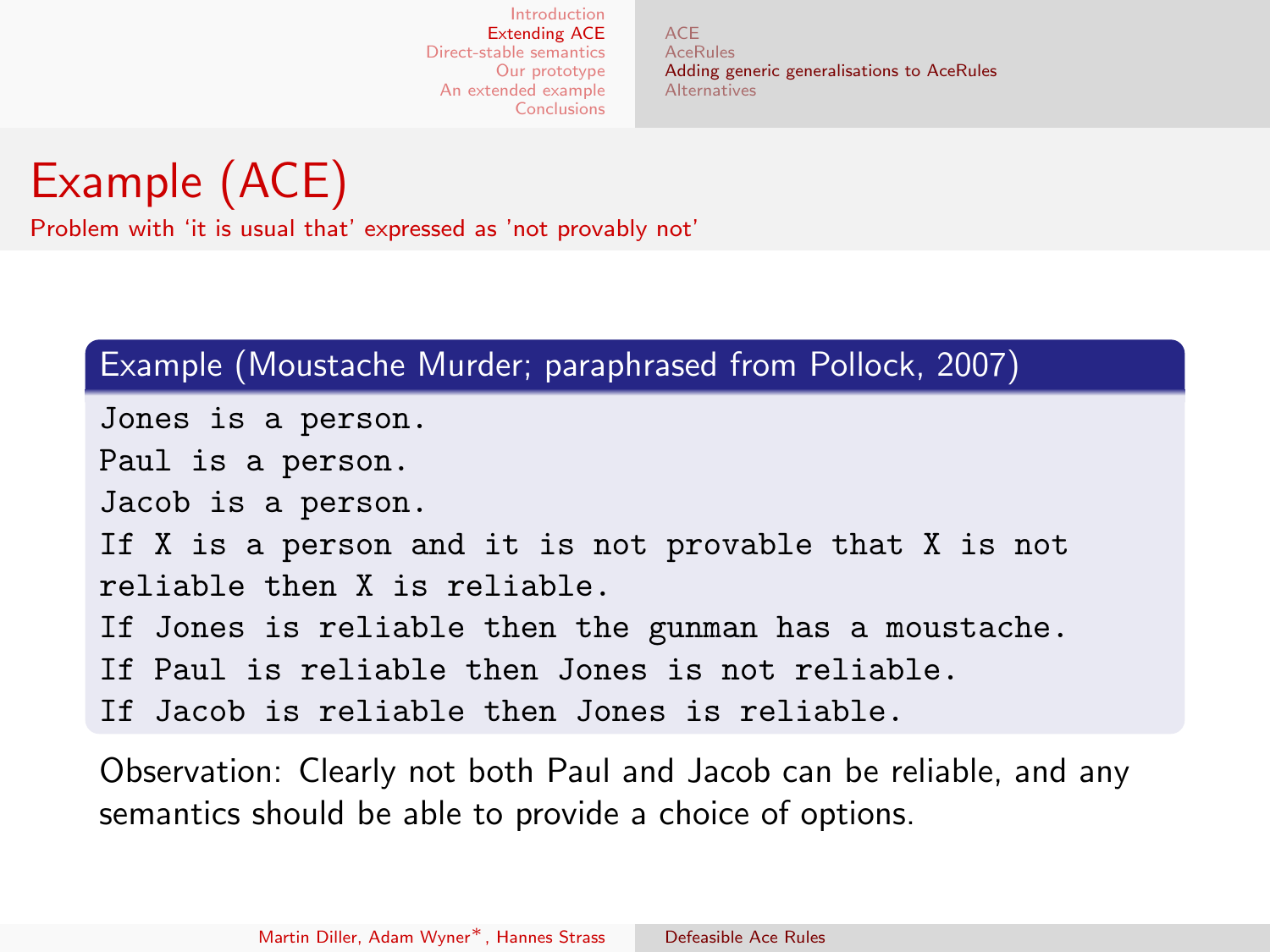**[ACE](#page-10-0)** AceRules [Adding generic generalisations to AceRules](#page-13-0) [Alternatives](#page-18-0)

# Example (ACE)

- <sup>1</sup> person(jones). person(paul). person(jacob).
- has(gunman,moustache) :- reliable(jones).
- -reliable(jones) :- reliable(paul).
- reliable(jones) :- reliable(jacob).
- $reliable(X) := person(X), not -reliable(X).$

The literal -reliable(jacob) cannot ever be derived from the program, so reliable(jacob) must be in every answer set by  $(5)$  and  $(1)$ ; similarly for reliable(paul). reliable(jones) must be in every answer set by  $(4)$  and reliable(jacob). -reliable(jones) must be in every answer set by (3) and reliable(paul). Consequently, any answer set would have to contain both reliable(jones) and -reliable(jones). This is inconsistent, and there is no set.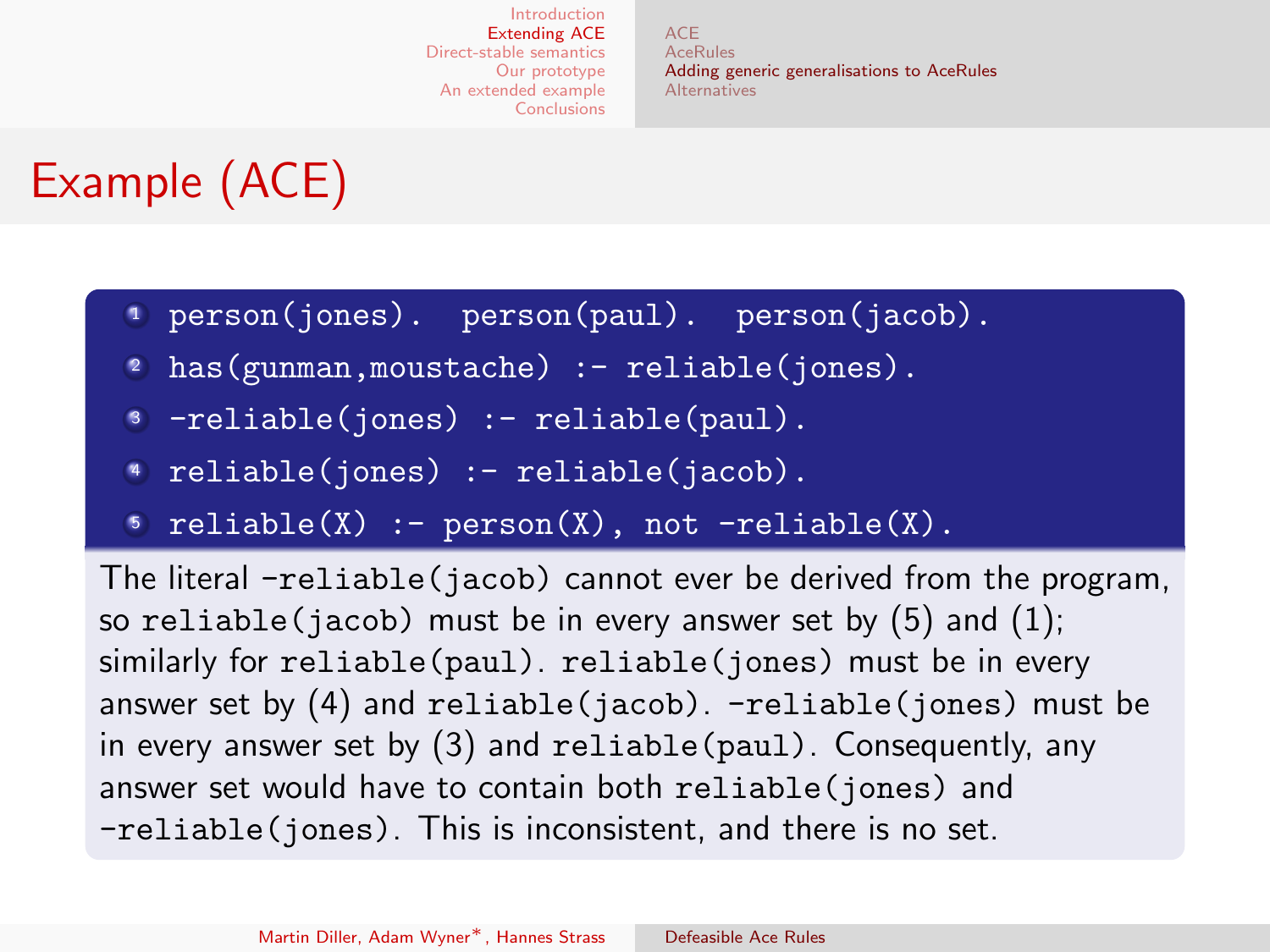**[ACE](#page-10-0) AceRules** [Adding generic generalisations to AceRules](#page-13-0) [Alternatives](#page-18-0)

### <span id="page-18-0"></span>Why not....

- negation-as-failure, circumscription, default logic, abstract dialectical frameworks, preferences,  $ASPIC+/logic-based$ , and so others
- we are conservatively close to what is explicitly used in natural language versus:
	- two negations in natural language classical and negation-as-failure
	- ab predicates (where do they come from?)
	- defeaters (where do they come from and they have a special status)
	- conditions on arcs (ad hoc? unconstrained?)
	- additional constraints (linguistic evidence?)
	- precompile "arguments" (blow-up, opaque, requires complete arguments)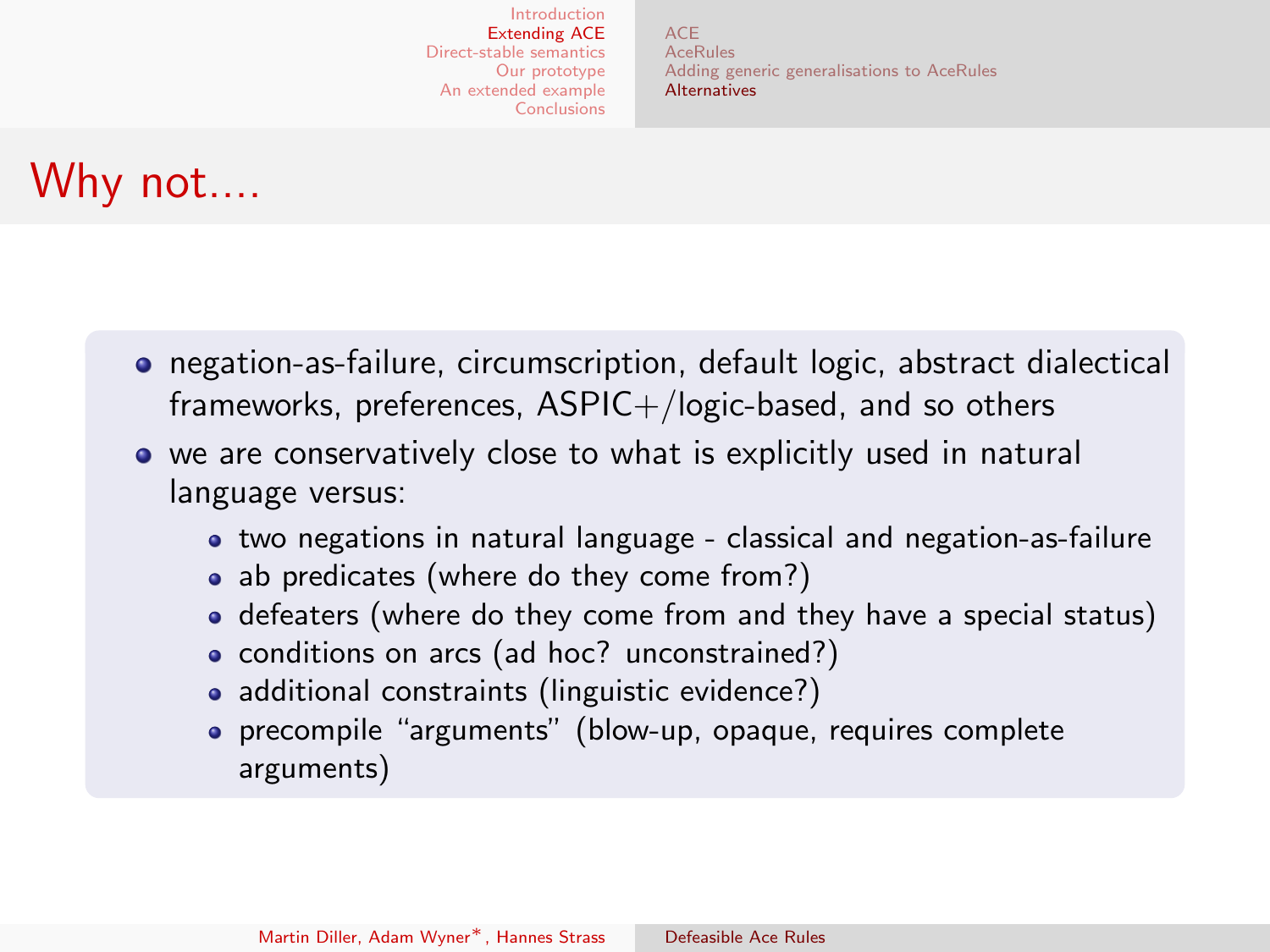[Motivation](#page-19-0) [Definition](#page-20-0)

### <span id="page-19-0"></span>Motivation behind the direct-stable semantics

Motivations behind direct-stable semantics (Strass and Wyner, 2017):

- Time-honored interpretation of strict rules as holding in all possible worlds, defeasible rules in all non-exceptional possible worlds (Poole, 1988), ...
- All benefits of argumentation (justification, defeasible reasoning, ....), while avoiding pitfalls in "standard" approaches to reasoning on defeasible KBs using "structured" argumentation:
	- Rationality postulates (Caminada and Amgoud, 2007) often violated,
	- exponential-overgeneration of arguments,
	- opacity of attacks,
	- ...
- Main difference: arguments not directly computed upon, but can be generated on demand for justification.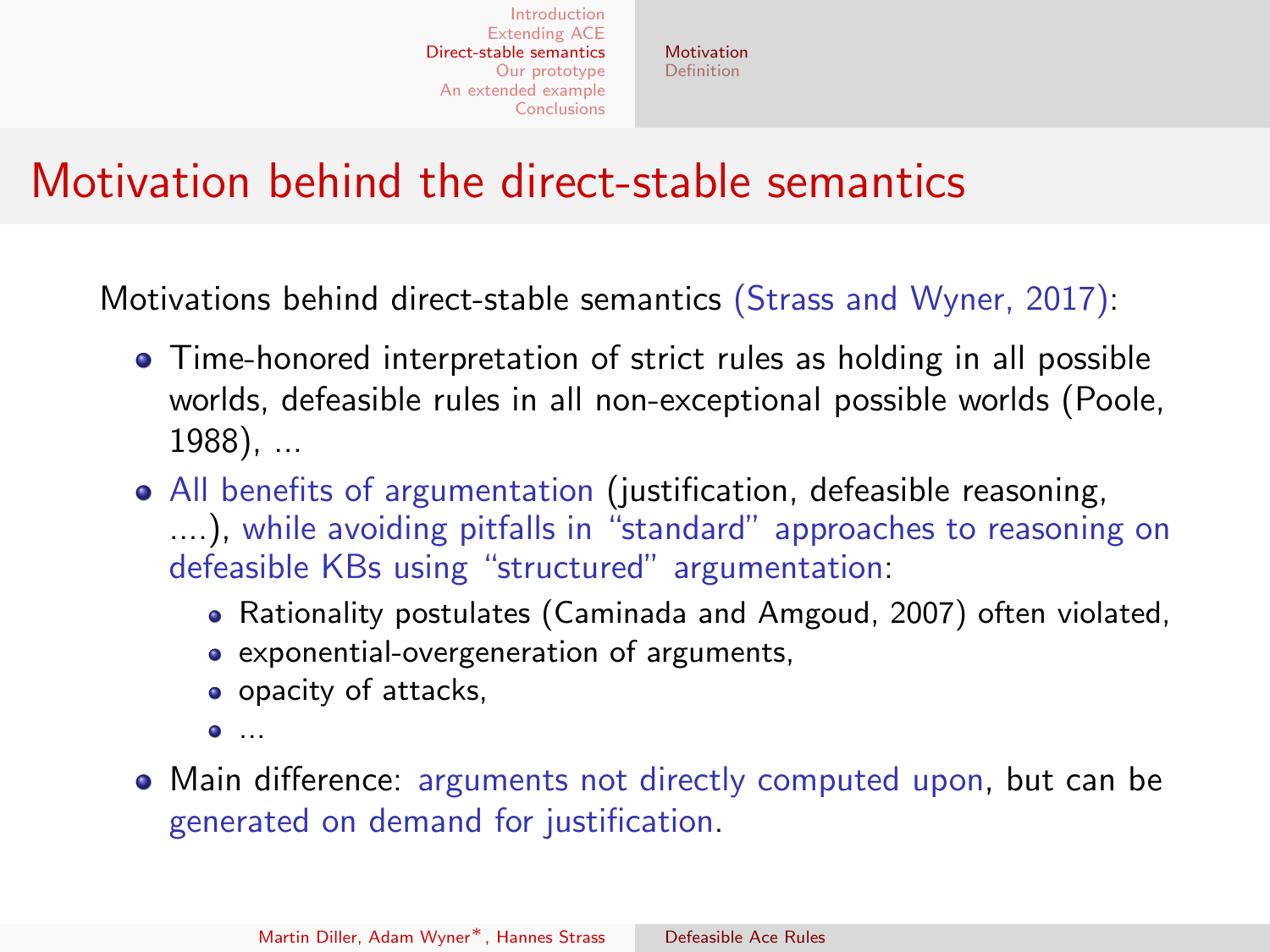[Motivation](#page-19-0) [Definition](#page-20-0)

### <span id="page-20-0"></span>Defeasible Theories

Direct-stable semantics for general defeasible theories (with first-order features) derived from definition for propositional defeasible theories.

#### Defeasible theories: propositional case

- Basis: set  $P$  of propositional variables
- Literals  $L := \mathcal{P} \cup {\neg p | p \in \mathcal{P}}$
- strict rules:  $b_1, \ldots, b_m \rightarrow h$ ; also  $(B, h)$   $(B = \{b_1, \ldots, b_m\})$
- **o** defeasible rules:  $b_1, \ldots, b_m \Rightarrow h$ ; also  $(B, h)$ .
- A defeasible theory is a triple  $\mathcal{T} = (\mathcal{P}, \mathcal{S}, \mathcal{D})$  consisting of literals, strict rules, and defeasible rules.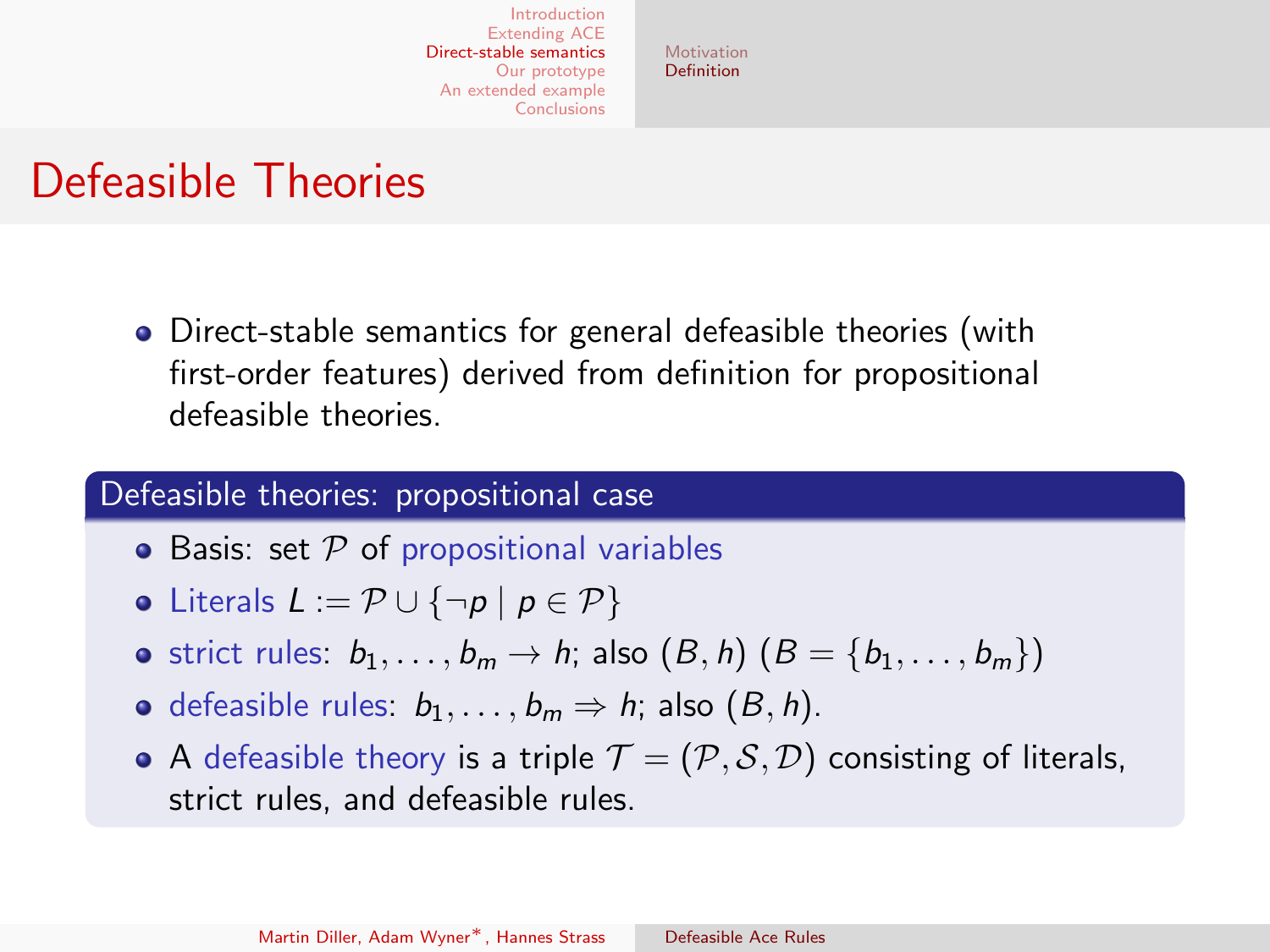[Motivation](#page-19-0) [Definition](#page-20-0)

### Direct Semantics: Possible Sets

#### Sets of consistent conclusions

#### Definition (Possible Sets)

Let  $\mathcal{T} = (\mathcal{P}, \mathcal{S}, \mathcal{D})$  be a defeasible theory. A set  $M \subseteq \mathcal{L}_{\mathcal{P}}$  of literals is a *possible set* for  $\mathcal{T}$  if and only if there exists a set  $\mathcal{D}_M \subseteq \mathcal{D}$  such that:

- <span id="page-21-0"></span> $\bullet$  *M* is consistent:
	- If  $p \in M$  then  $\neg p \notin M$  and viceversa
- <span id="page-21-1"></span> $\bullet$  M is closed under  $S \cup \mathcal{D}_M$ ;
- $\odot$   $\mathcal{D}_M$  is  $\subset$ -maximal with respect to items [1](#page-21-0) and [2.](#page-21-1)
	- $\bullet$   $\mathcal{D}_M$  are the defeasible rules that hold in M.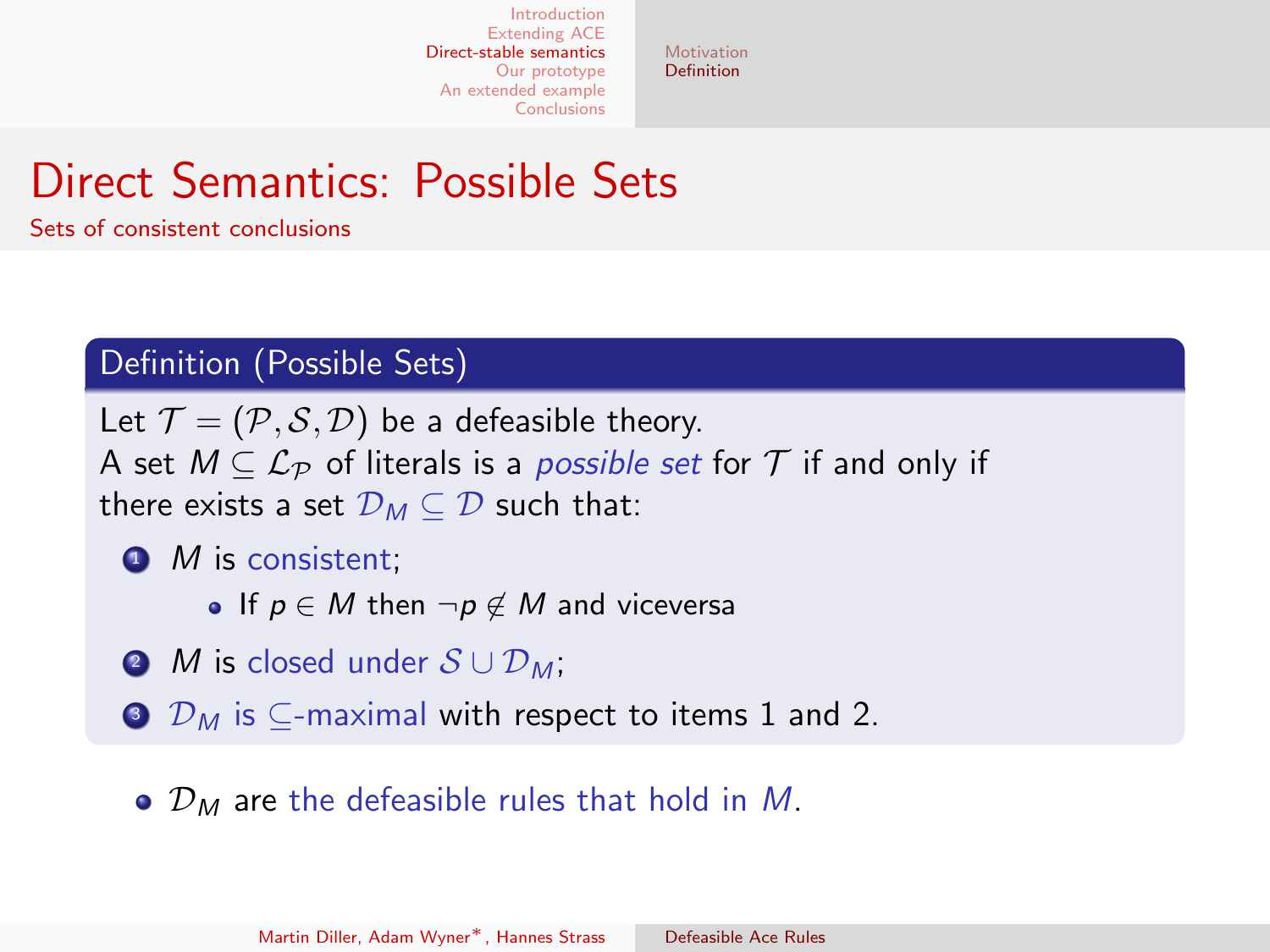[Motivation](#page-19-0) **[Definition](#page-20-0)** 

### Small Example

#### Example

Defeasible theory  $\mathcal{T} = (\{a, b\}, \emptyset, \{a \Rightarrow b, b \Rightarrow a\})$  has seven possible sets:

- $M_1 = \emptyset$ .
- $M_2 = \{\neg a\},\$
- $M_3 = {\neg b}$ ,
- $M_4 = {\neg a, \neg b},$
- $M_5 = \{a, \neg b\},\$

$$
\bullet \ \ M_6=\{\neg a,b\},
$$

•  $M_7 = \{a, b\}.$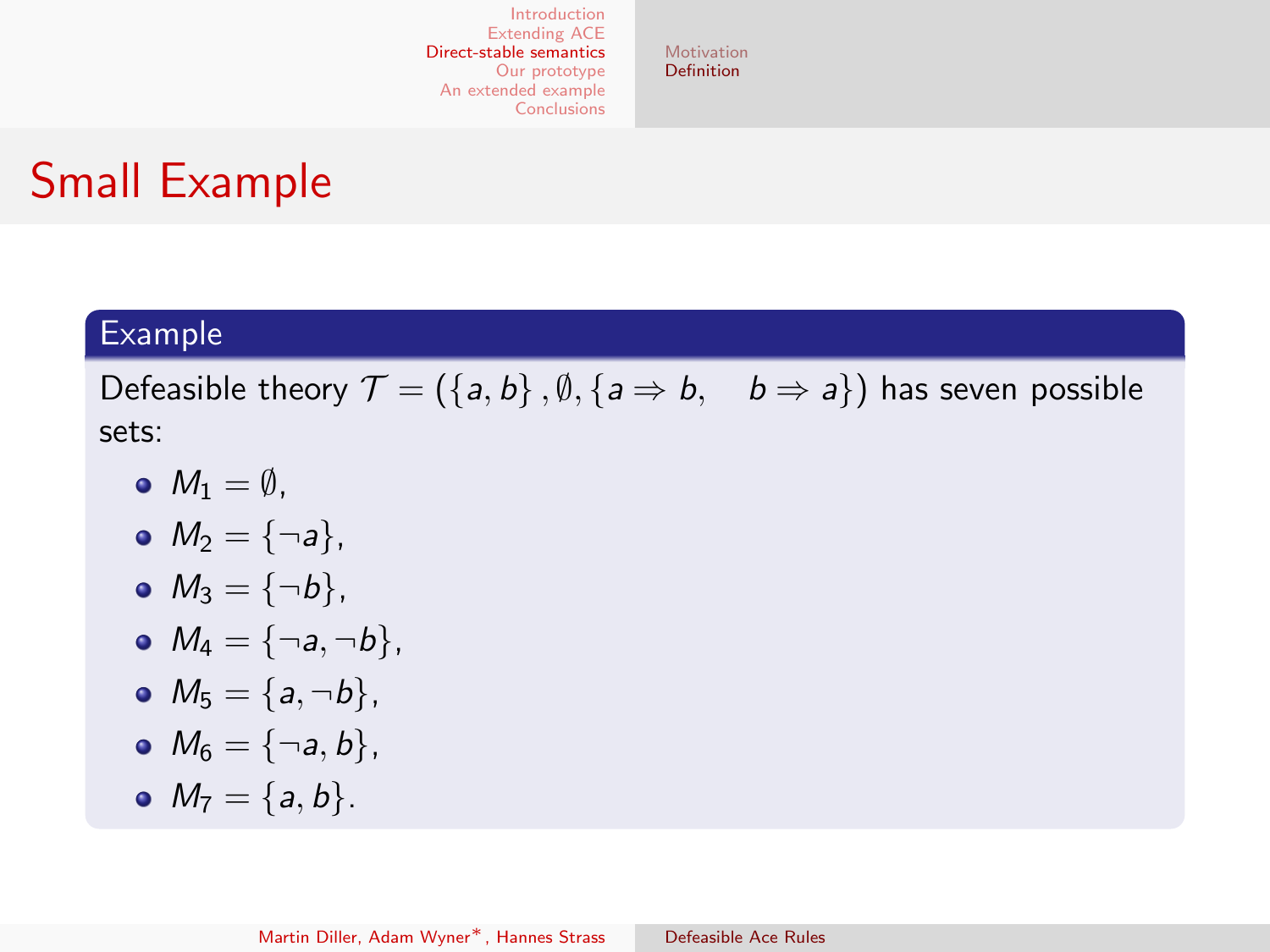[Motivation](#page-19-0) [Definition](#page-20-0)

### Towards Explanations and Arguments

Justifying conclusions

### Definition (Derivation)

Let  $\mathcal{T} = (\mathcal{P}, \mathcal{S}, \mathcal{D})$  be a defeasible theory. A derivation in  $\mathcal T$  (for z) is a set  $R \subseteq \mathcal S \cup \mathcal D$  of rules with a partial order  $\preccurlyeq$  on R such that:

<span id="page-23-0"></span> $\bigcirc$   $\preceq$  has a greatest element  $(B_z, z) \in R$ ;

- <span id="page-23-1"></span>**■** for each rule  $(B, h) \in R$ , we have: for each  $y \in B$ , there is a rule  $(B_v, y) \in R$  with  $(B_v, y) \prec (B, h)$  (where  $\prec$  is the strict partial order contained in  $\preccurlyeq$ );
- $\bullet$  R is  $\subset$ -minimal with respect to items [1](#page-23-0) and [2.](#page-23-1)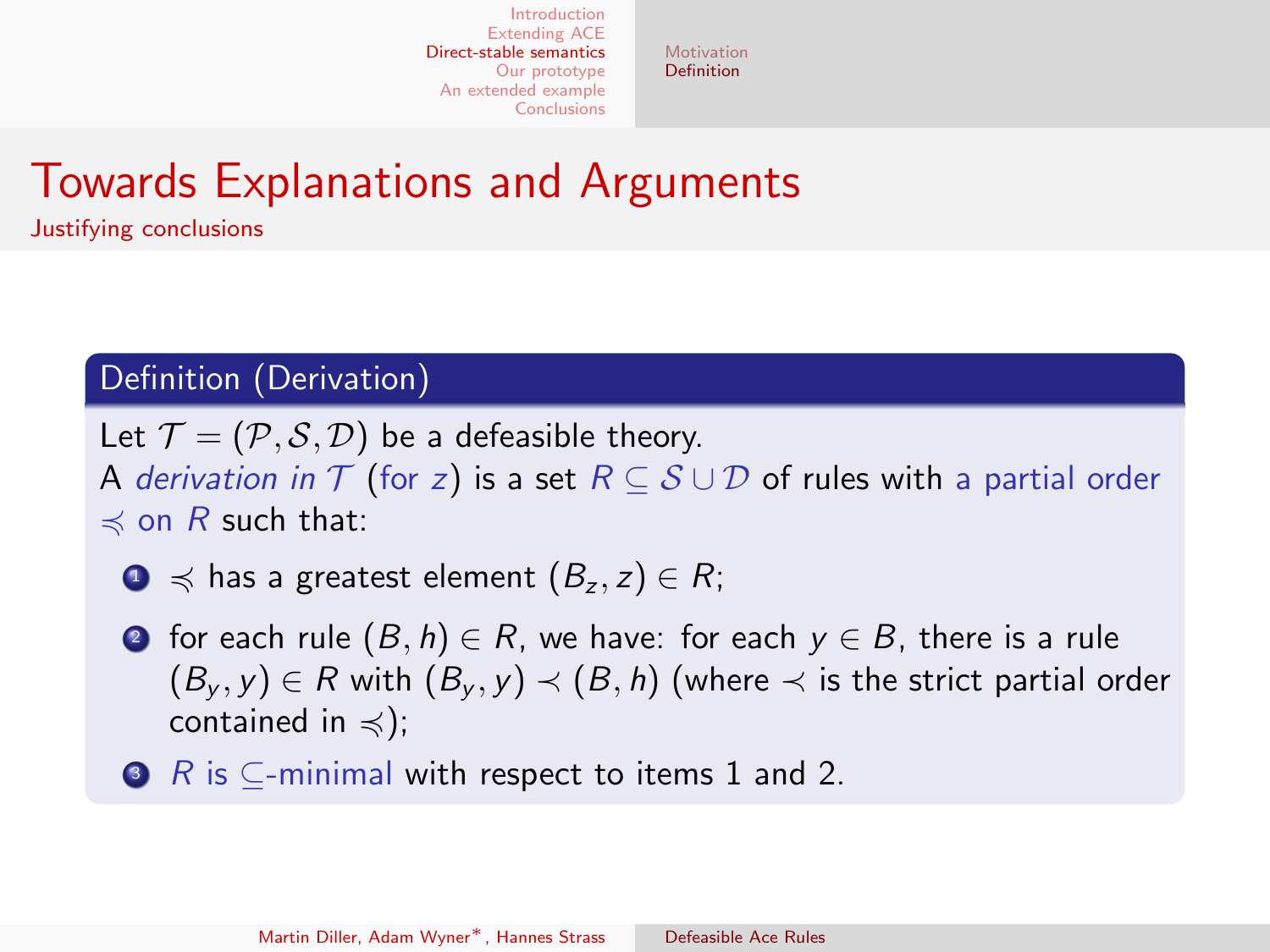[Motivation](#page-19-0) [Definition](#page-20-0)

### Small Example

### Example

Defeasible theory  $\mathcal{T} = (\{a, b\}, \emptyset, \{a \Rightarrow b, b \Rightarrow a\})$  has no derivations. (Thus no justifiable conclusions.)

#### Example

Defeasible theory  $\mathcal{T} = (\{a, b\}, \{\rightarrow a\}, \{a \Rightarrow b, b \Rightarrow a\})$  has two derivations:

- $\bullet \rightarrow a$  is a derivation for a
- $\bullet \rightarrow a \quad \preccurlyeq \quad a \Rightarrow b$  is a derivation for b

 $\bullet \rightarrow a \quad \preccurlyeq \quad a \Rightarrow b \quad \preccurlyeq \quad b \Rightarrow a$  is not a derivation for a (since  $\rightarrow a$ already is)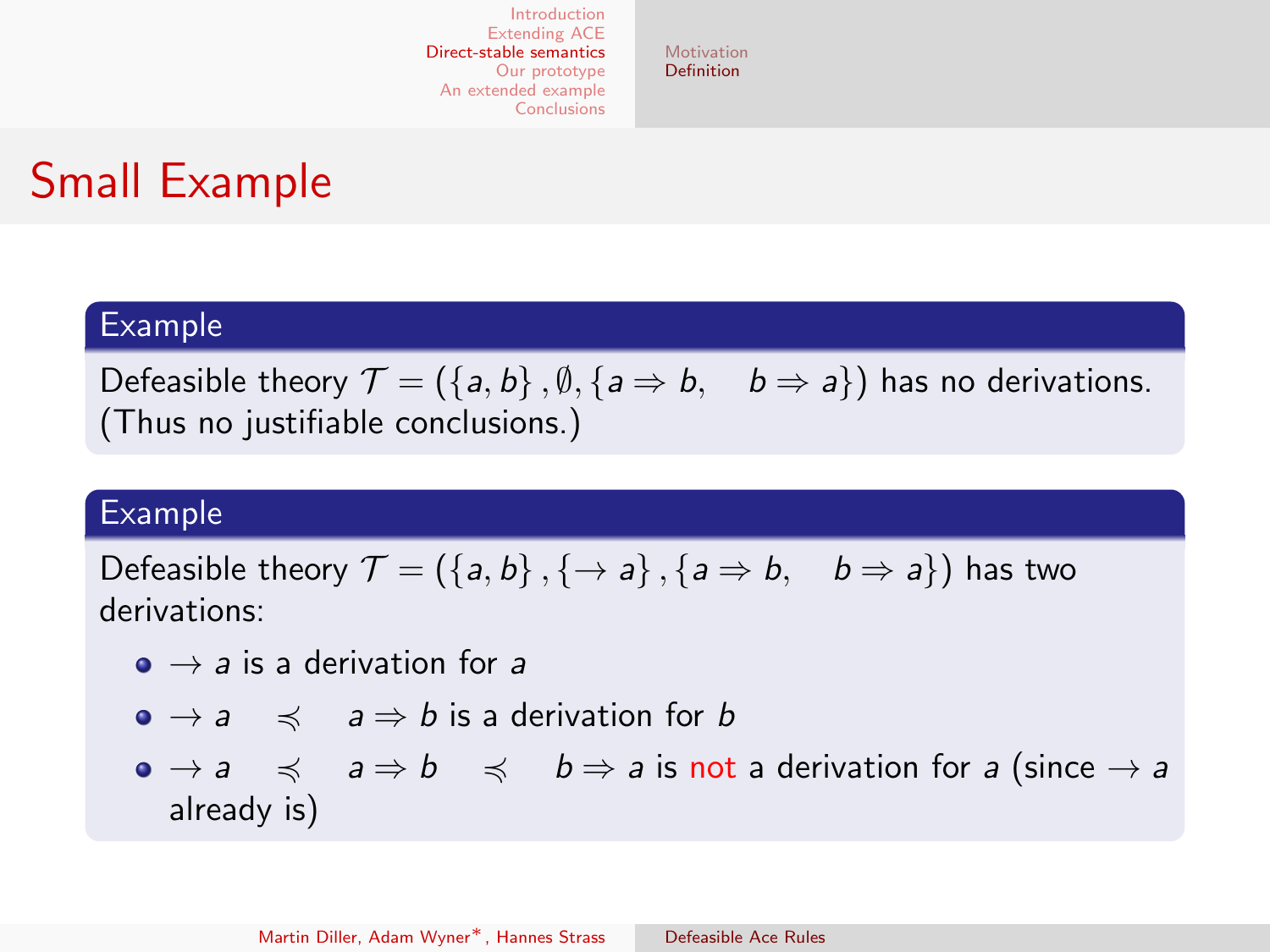[Motivation](#page-19-0) [Definition](#page-20-0)

### Direct Semantics: Stable Sets

Sets of justified conclusions

### Definition (Stable Set)

Let  $\mathcal{T} = (\mathcal{P}, \mathcal{S}, \mathcal{D})$  be a defeasible theory and  $M \subseteq \mathcal{L}_{\mathcal{P}}$  be a possible set for T. M is a stable set for T iff for every  $z \in M$  there is a derivation of z in  $(\mathcal{P}, \mathcal{S}, \mathcal{D}_M)$ .

- Defeasible theories with variables: built from n-ary predicate symbols and variables as in logic-programming
	- Semantics via grounding
- See (Strass and Wyner, 2017) for results on expressivity and complexity of direct-stable semantics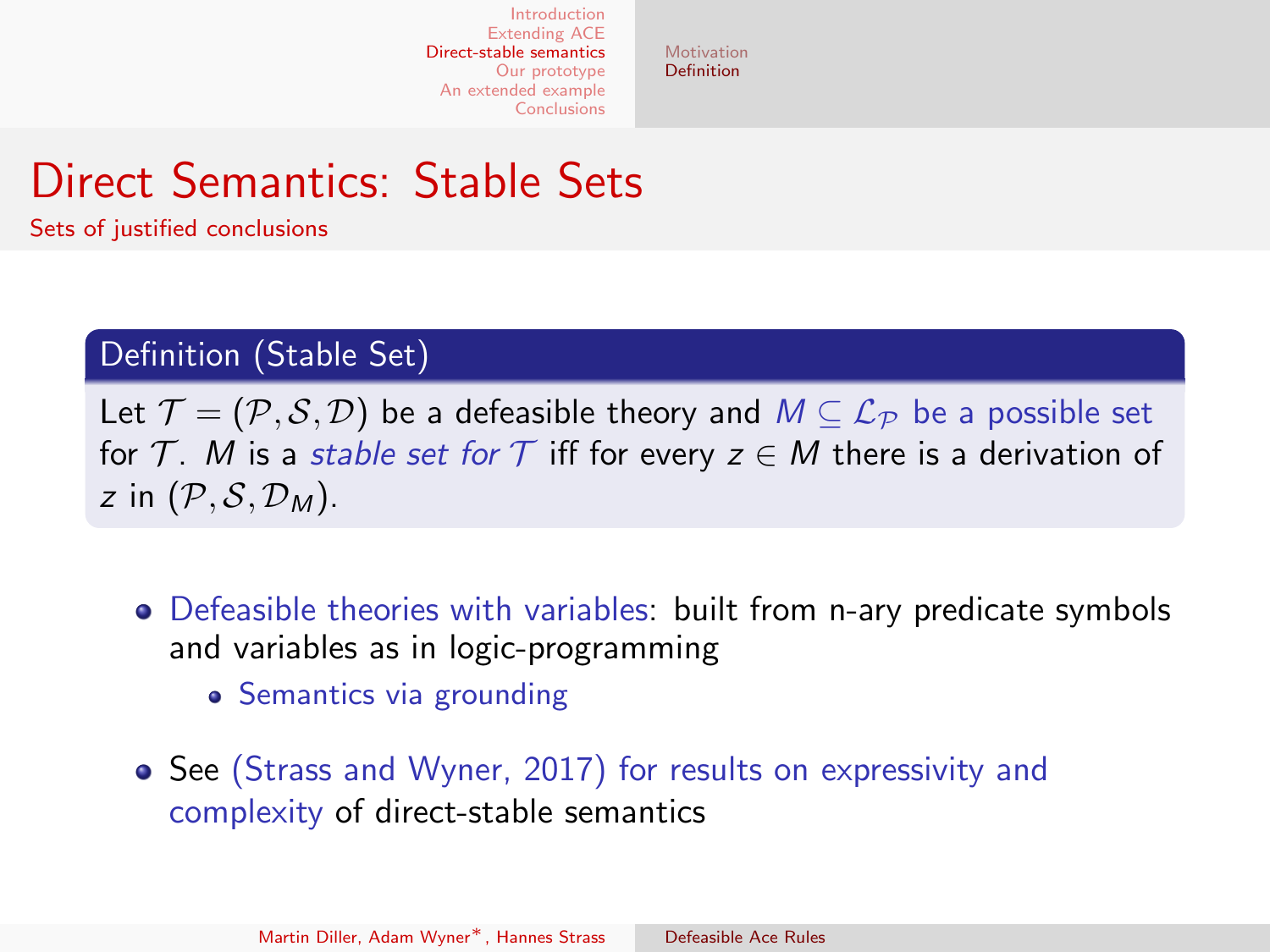[Motivation](#page-19-0) [Definition](#page-20-0)

### Advantages of the approach

- incremental adding statements and getting extensions without argument construction
- partial/incomplete KBs answer sets even with missing premises
- no opacity of attack
- three senses of 'argument': (Wyner et al., 2015)
	- **1** argument (rule),
	- 2 case (derivation),
	- $\bullet$  debate (cases for x and  $\neg x$ ).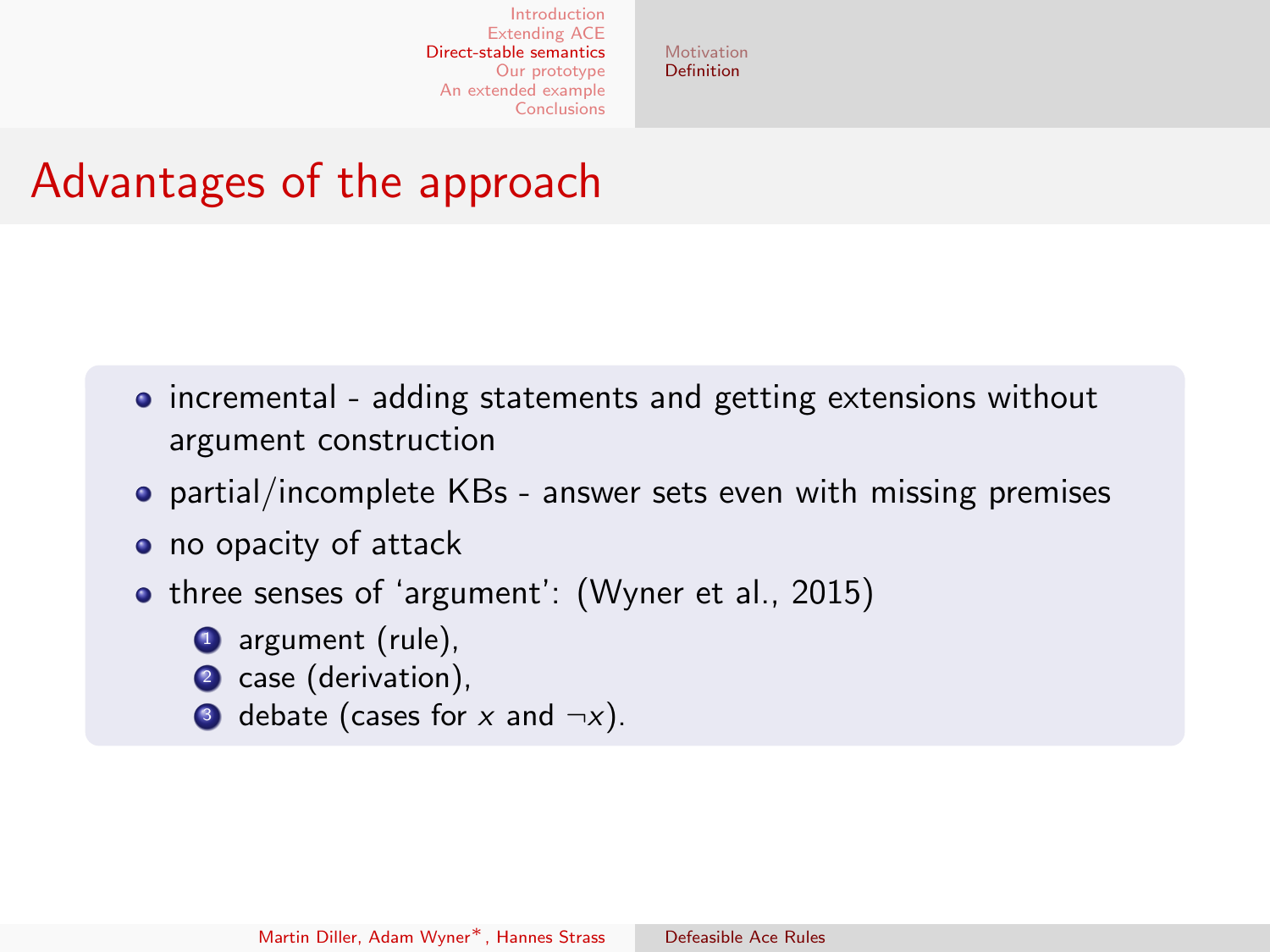[Architecture](#page-27-0) **[Description](#page-28-0)** 

### <span id="page-27-0"></span>Architecture

of our approach

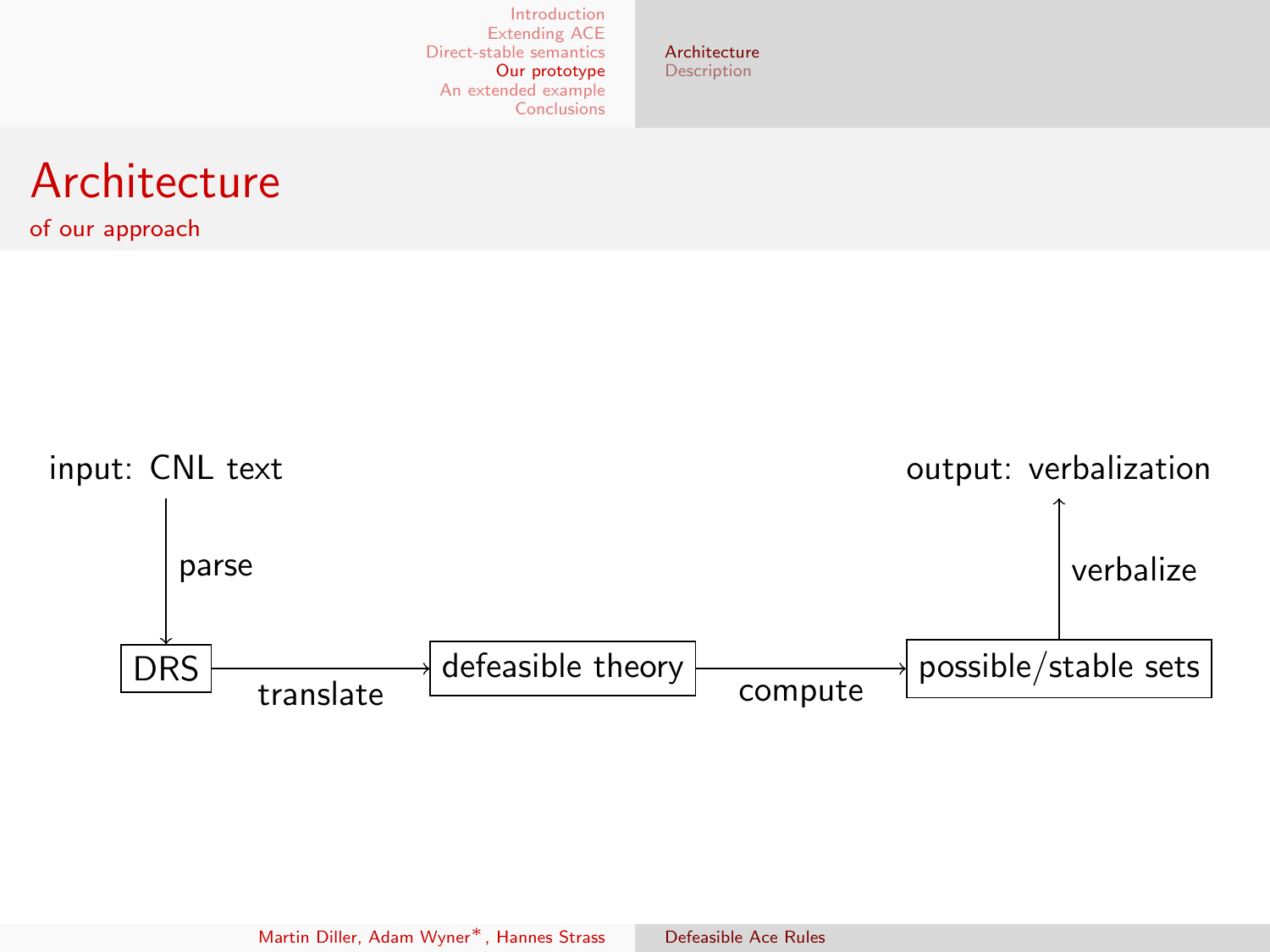[Architecture](#page-27-0) **[Description](#page-28-0)** 

<span id="page-28-0"></span>A protoype <www.dbai.tuwien.ac.at/proj/adf/dAceRules/>

- Currently we have an experimental adaptation of AceRules for our purposes.
	- i.e. supports defeasible rules using "It is usual that ..." in a rule.
- Interleaves calls to AceRules (and APE) parser, answer set programming (ASP) encodings of direct stable semantics of (and ASP solver), and APE paraphrasing for verbalisation of results.
- Tracks and processes defeasible rules externally.
- Ongoing work: develop an implementation that does not rely on AceRules.
	- Improve "intelligent grouping" mechanism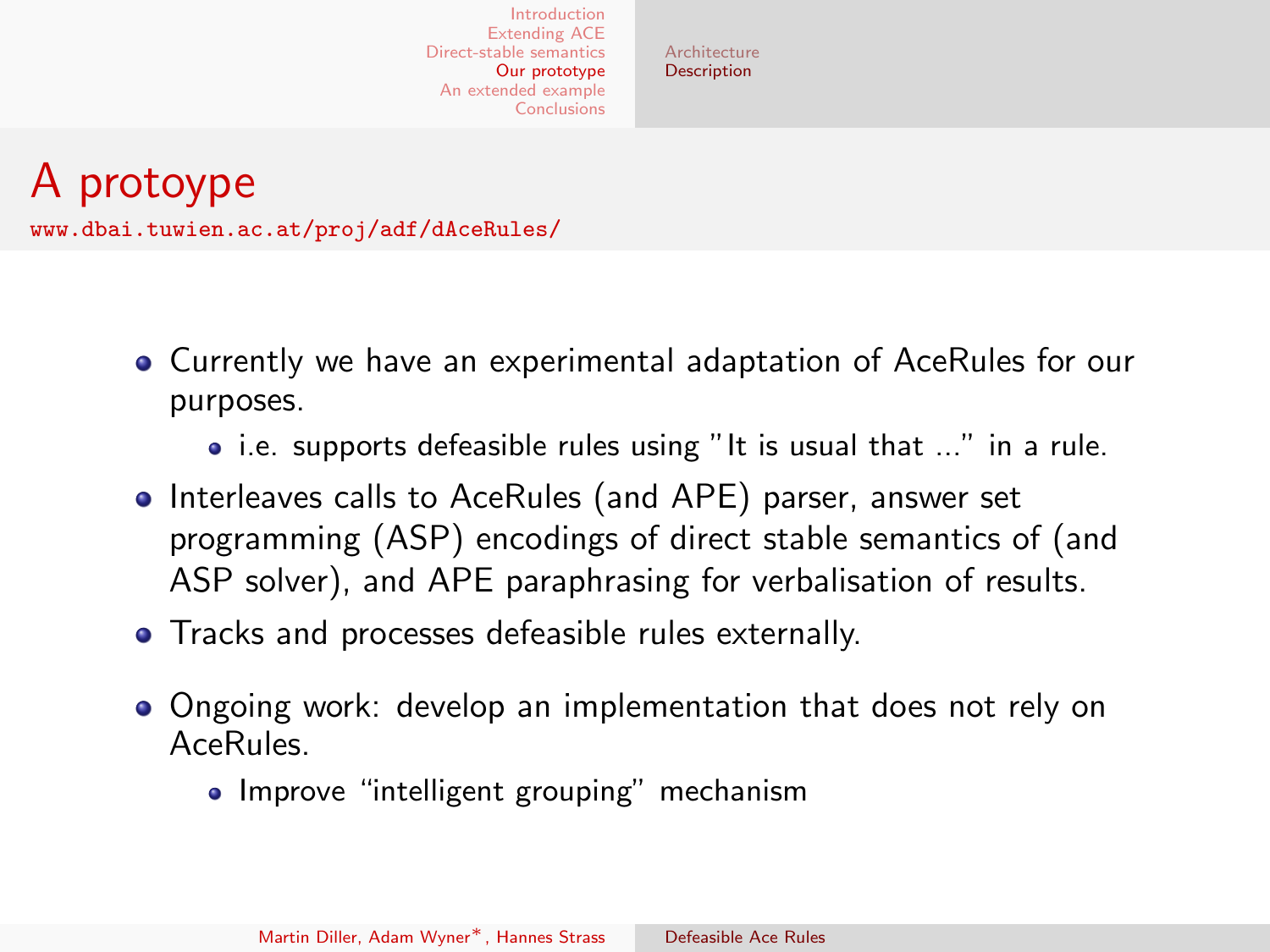### <span id="page-29-0"></span>Extended example: generic generalisations in AceWiki

- AceWiki (Kuhn, 2009): prototype of an encyclopedia in Wikipedia-style, with articles written using ACE.
- <attempto.ifi.uzh.ch/acewiki>
- **•** currently there are two demo wikis:
	- <attempto.ifi.uzh.ch/webapps/acewikigeo>
	- <attempto.ifi.uzh.ch/webapps/acewikiattempto>
- **•** for complexity-reasons ACE used in AceWiki has been restricted to the fragment that can be translated to OWL 2 RL, and thus also, in principle, to that admitted by AceRules.
- we motivate the need for generic generalisations in the context of the Geo Wiki.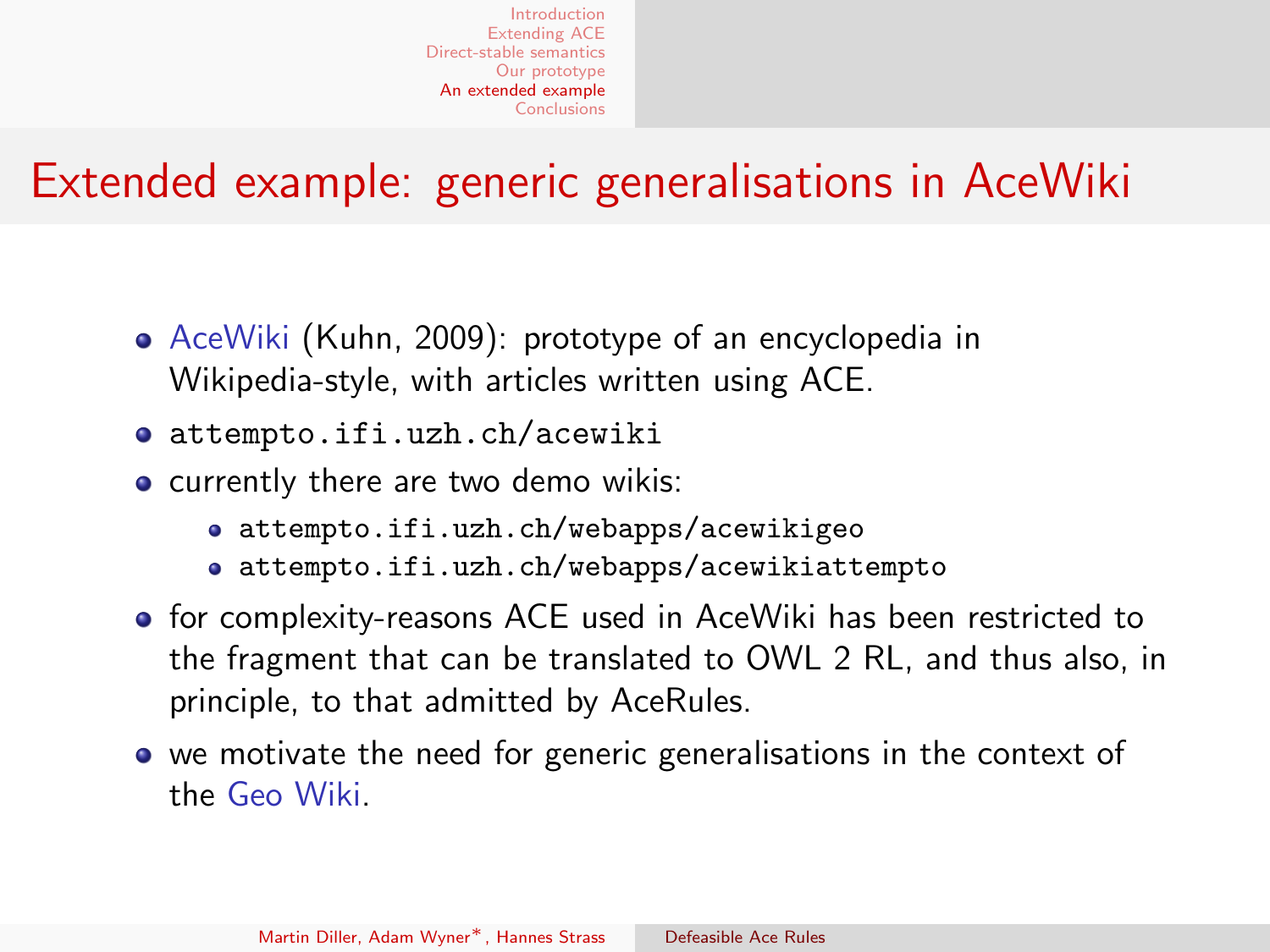Example based on actual Wikipedia entries.

### Example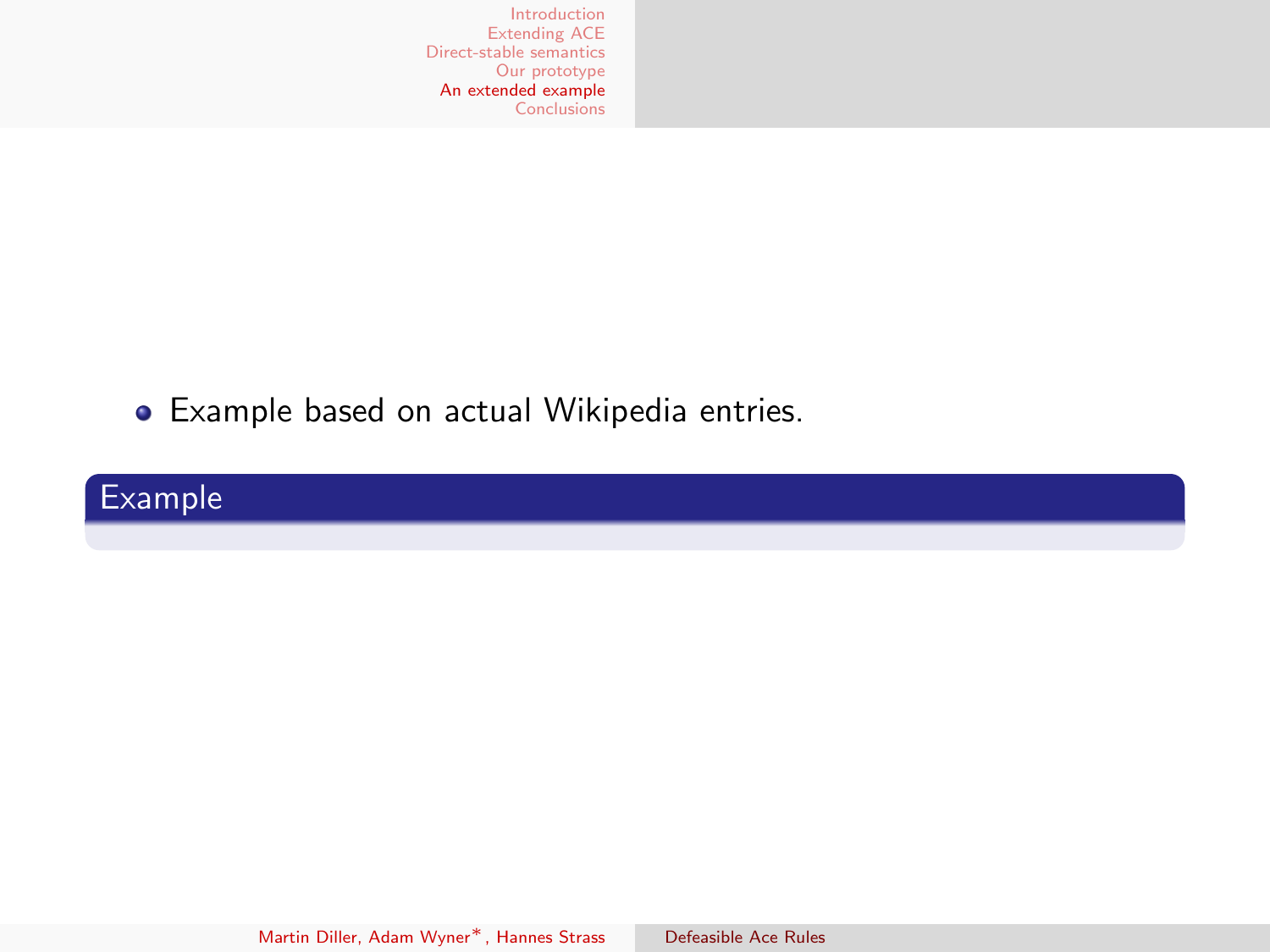### Example

(1) Every island is a land-mass.

(2) If X is an island then a body-of-water surrounds X.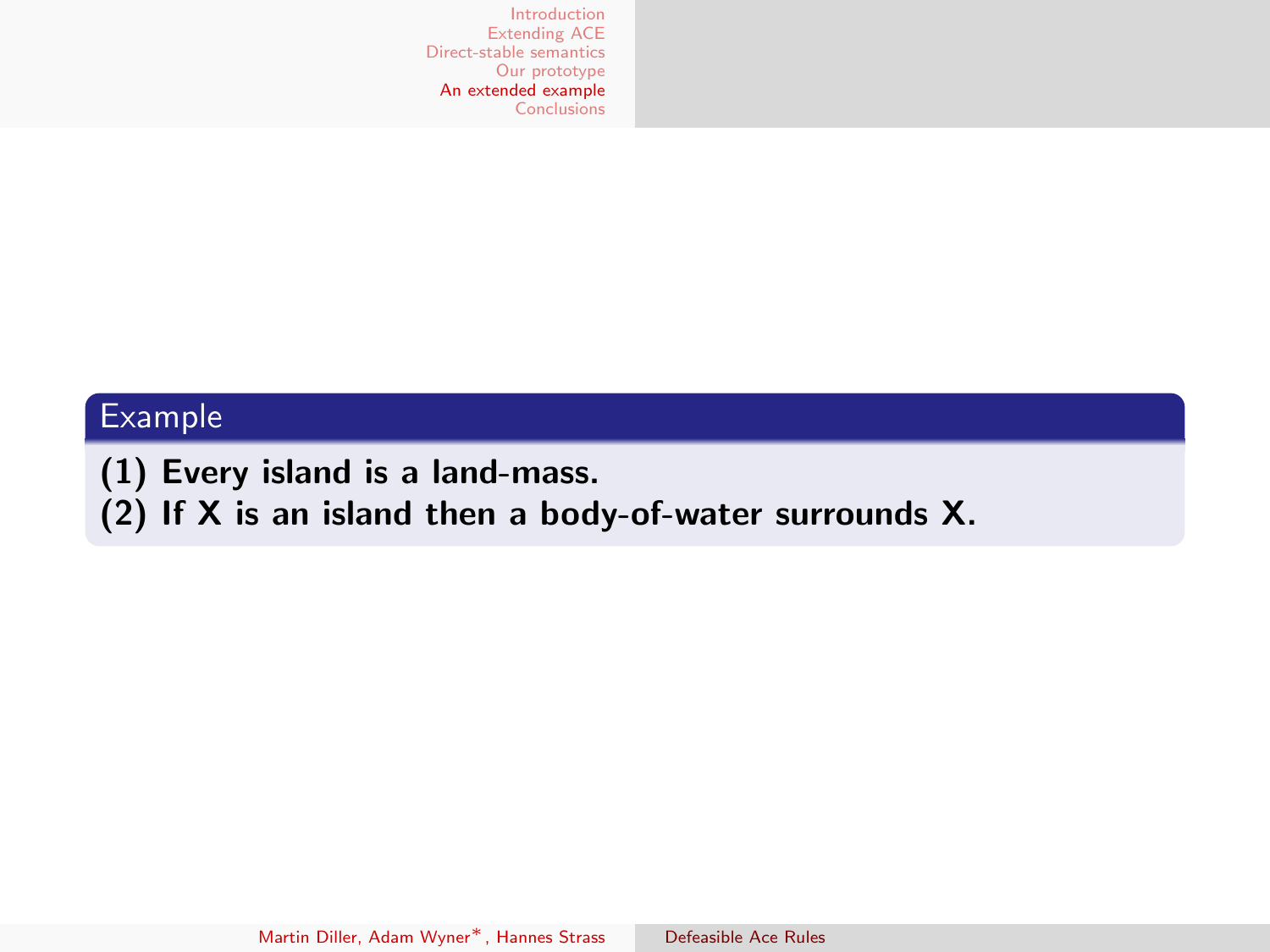Tied islands "are landforms consisting of an island that is connected to land only by a tombolo: a spit of beach materials connected to land at both ends." ([en.wikipedia.org/wiki/Tied\\_island](en.wikipedia.org/wiki/Tied_island)).

#### Example

- (1) Every island is a land-mass.
- (2) If X is an island then a body-of-water surrounds X.
- (3) Every tied-island is an island.
- (4) Every tied-island attaches-to a land-mass.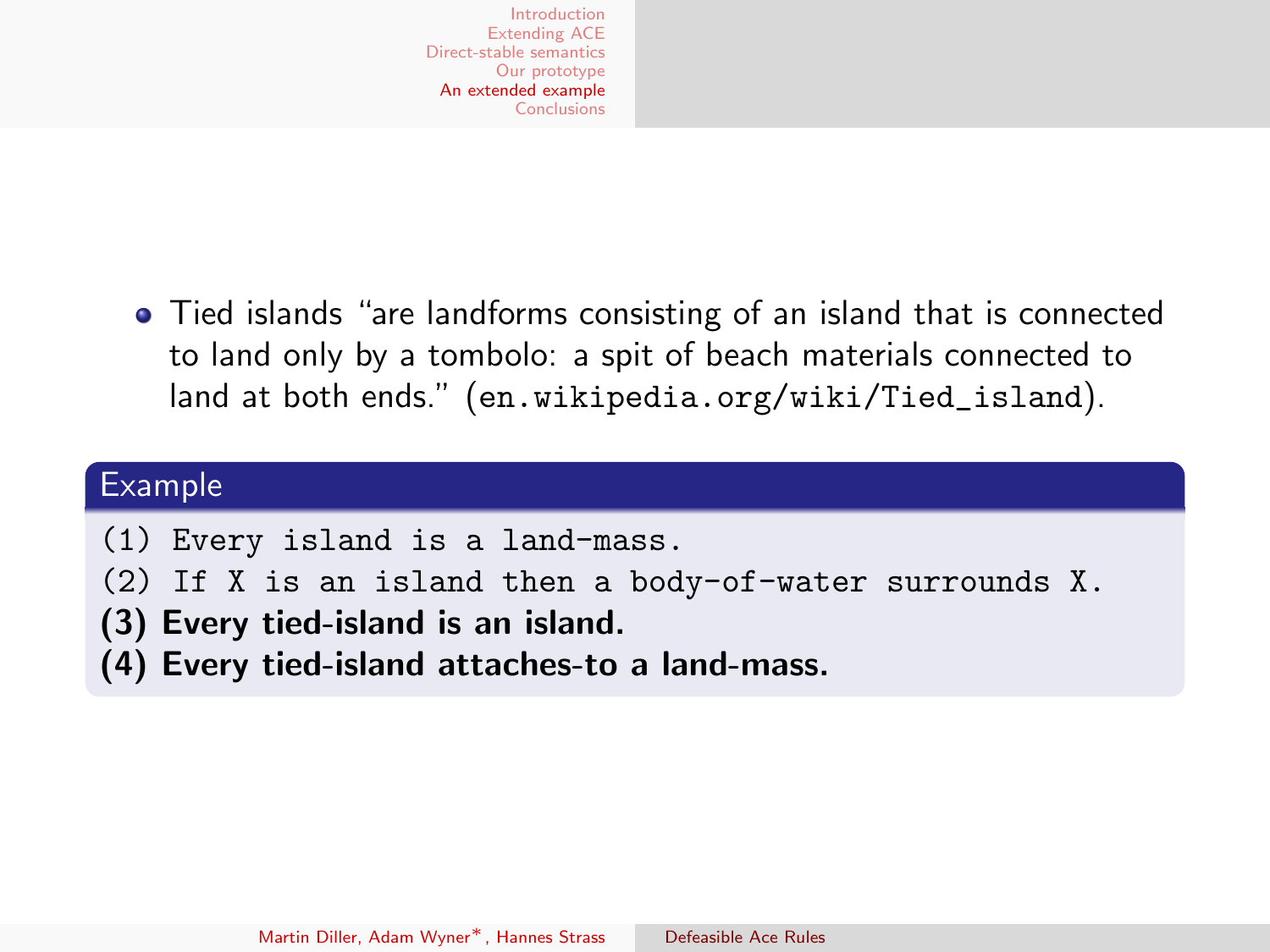#### Example

- (1) Every island is a land-mass.
- (2) If X is an island then a body-of-water surrounds X.
- (3) Every tied-island is an island.
- (4) Every tied-island attaches-to a land-mass.
- (5) Mainland-Shetland is an island.
- (6) St-Ninians-Isle is a tied-island.
- (7) St-Ninians-Isle is a part of the Shetland-Islands.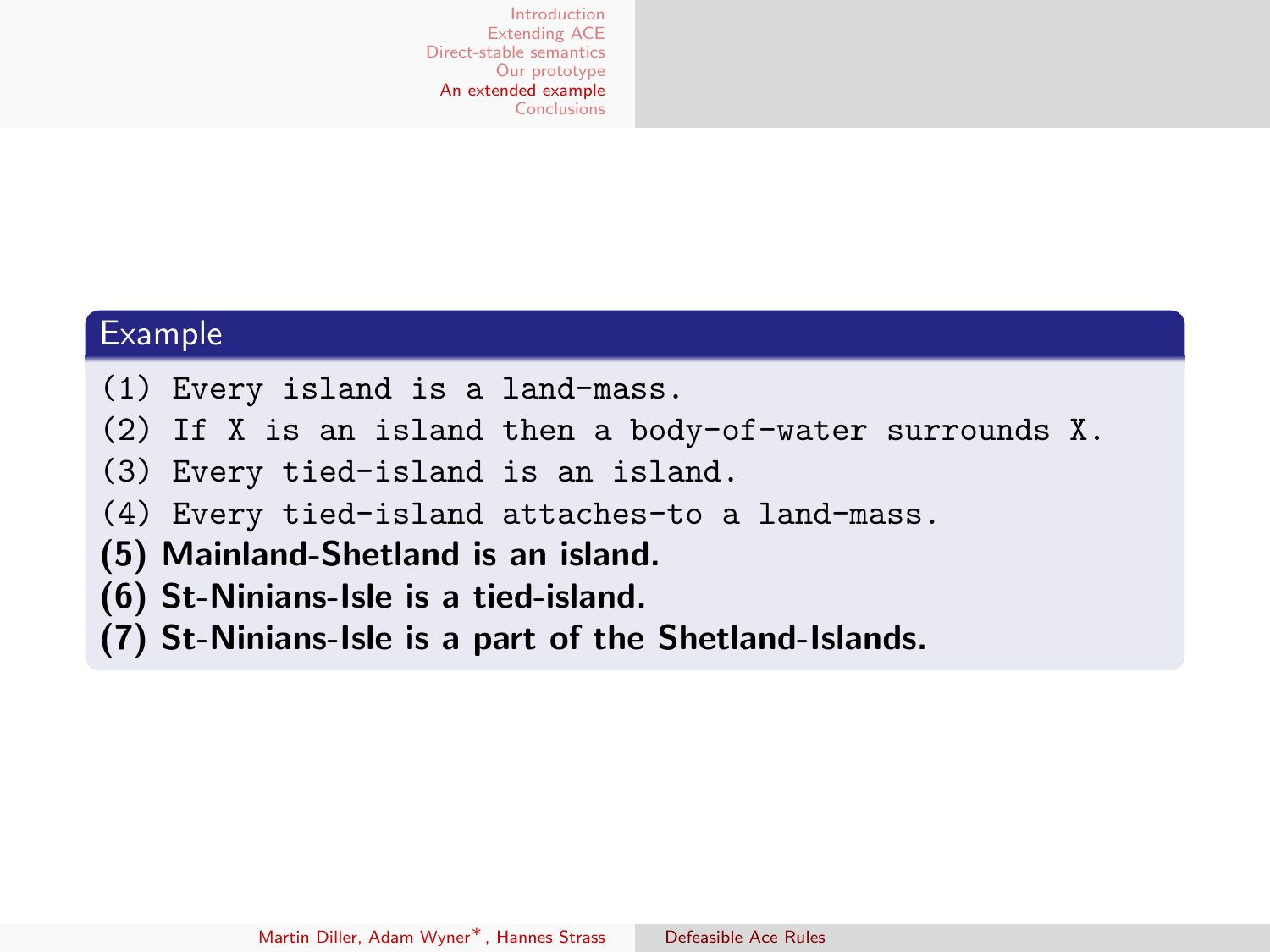• "During the winter strong wave action removes sand from the tombolo that connects St. Ninian to Mainland Shetland such that the tombolo is usually covered at high tide and occasionally throughout the tidal cycle (...)" ([en.wikipedia.org/wiki/St\\_Ninian's\\_Isle](en.wikipedia.org/wiki/St_Ninian)).

### Example

.

. . (8) It is usual that St-Ninians-Isle attaches-to Mainland-Shetland.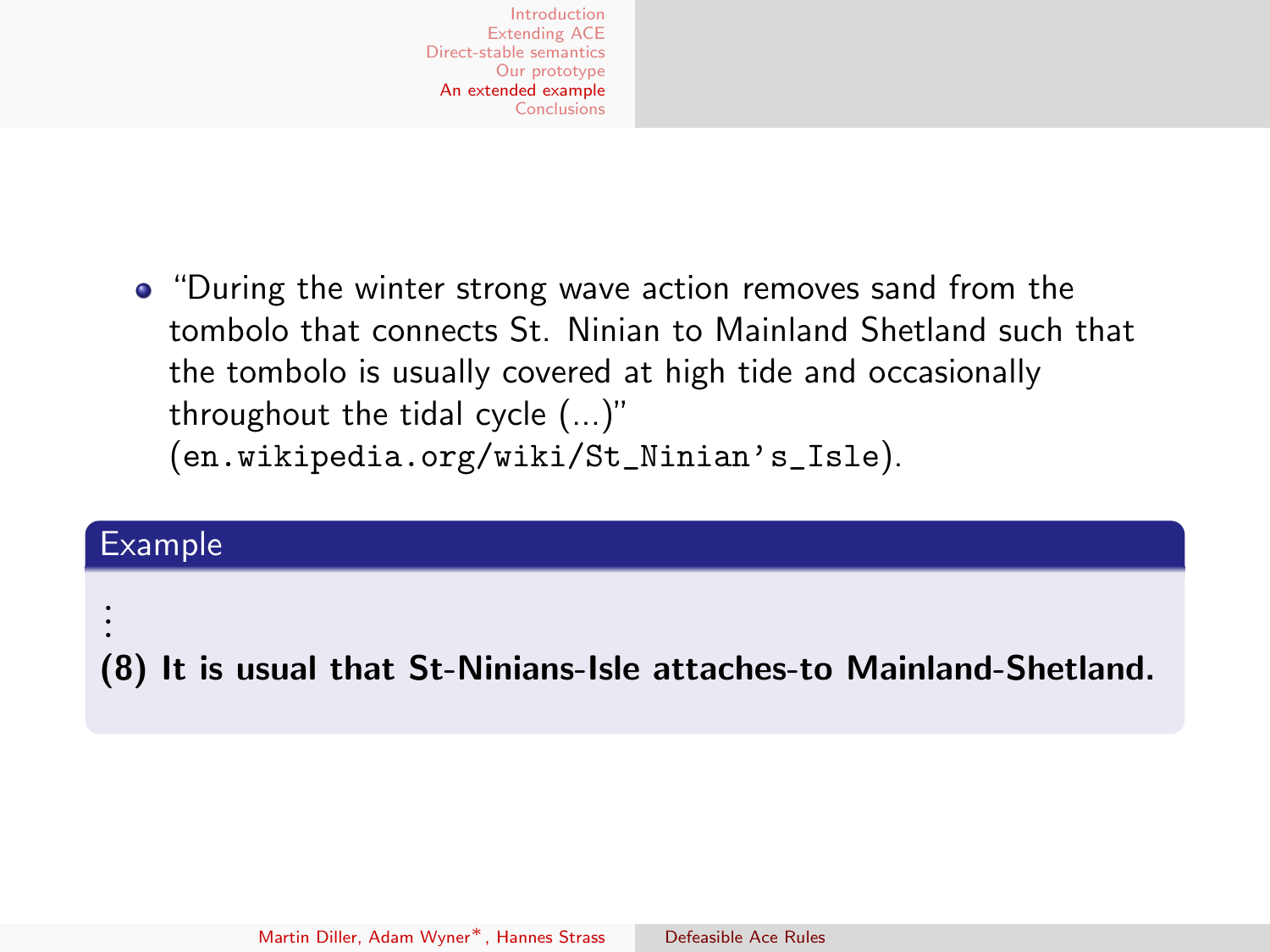Meanings of "being attached to a land mass", "being surrounded by water", and "being a part of".

#### Example

. . .

9) If X attaches-to a land-mass then it is false that a body-of-water surrounds X.

(10) If a body-of-water surrounds X then it is false that X attaches-to a land-mass.

(11) If St-Ninians-Isle attaches-to Mainland-Shetland then St-Ninians-Isle is a part of Mainland-Shetland.

(12) If St-Ninians-Isle attaches-to Mainland-Shetland then St-Ninians-Isle attaches-to a land-mass.

(13) If St-Ninians-Isle attaches-to a land-mass then St-Ninians-Isle attaches-to Mainland-Shetland.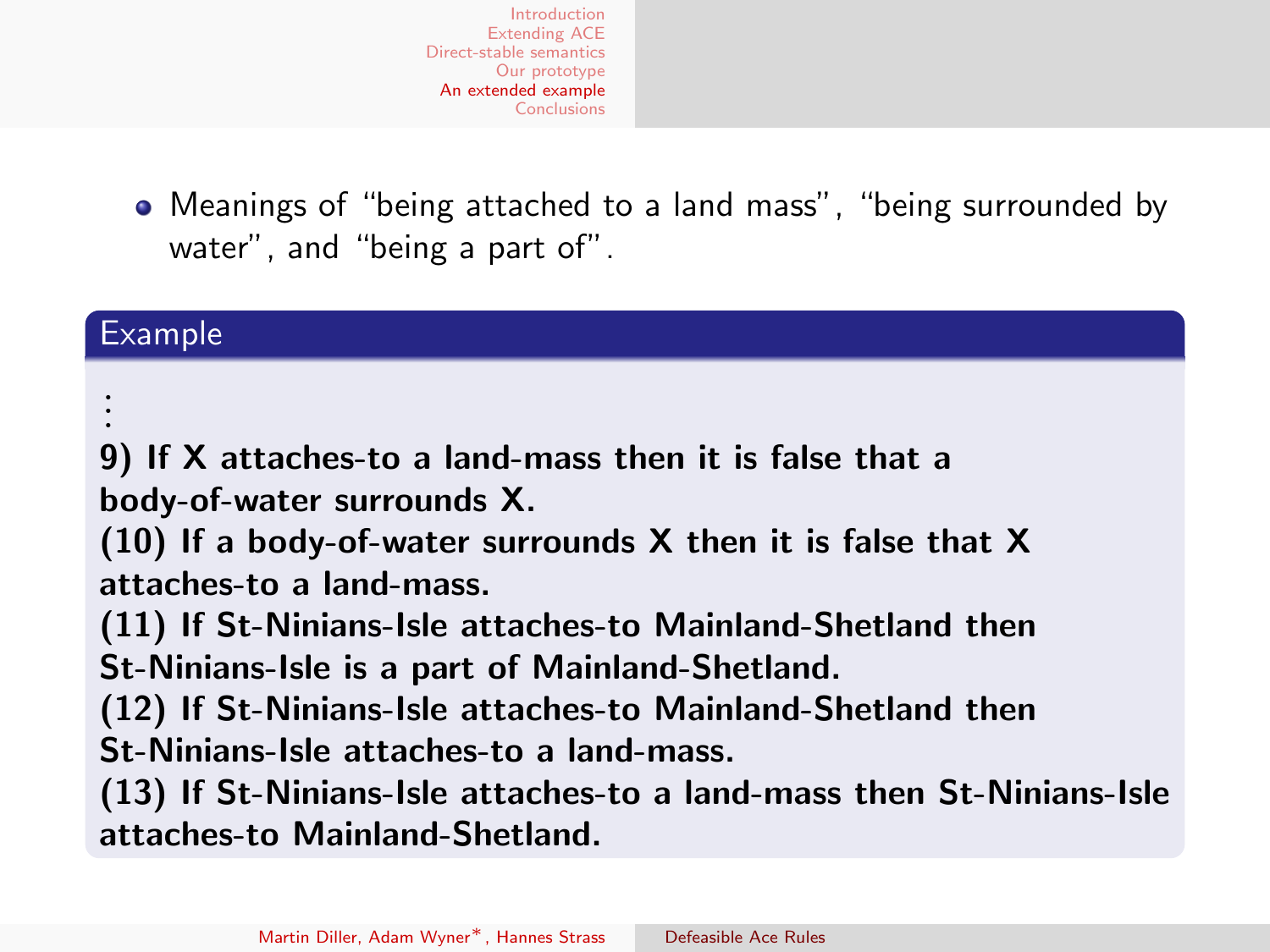#### Example

- (1) Every island is a land-mass.
- (2) If X is an island then a body-of-water surrounds X.
- (3) Every tied-island is an island.
- (4) Every tied-island attaches-to a land-mass.
- (5) Mainland-Shetland is an island.
- (6) St-Ninians-Isle is a tied-island.
- (7) St-Ninians-Isle is a part of the Shetland-Islands.

```
(8) It is usual that St-Ninians-Isle attaches-to
Mainland-Shetland.
.
.
```
### Inconsistent!

.

- St. Ninian a tied-island  $\Rightarrow$  attached to a land-mass.
- St. Ninian a tied-island  $\Rightarrow$  St. Ninian an island  $\Rightarrow$  surrounded by a body of water.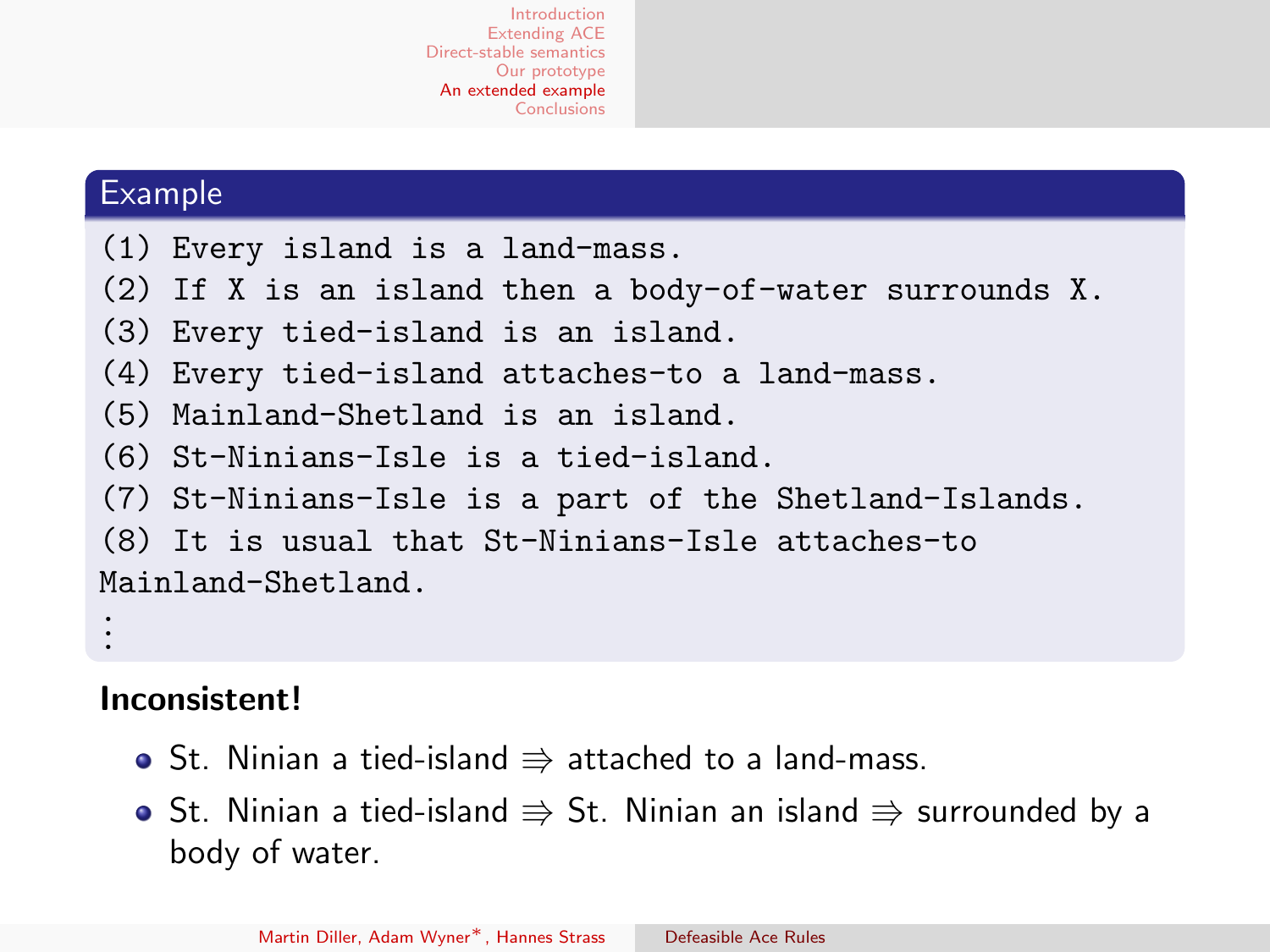Reason for the apparent contradiction: [d]epending on the definition used, St. Ninians is (...) either an island, or a peninsula. ([en.wikipedia.org/wiki/St\\_Ninian's\\_Isle](en.wikipedia.org/wiki/St_Ninian))

#### Example

- (1) Every island is a land-mass.
- (2) If X is an island then a body-of-water surrounds X.
- (3) Every tied-island is an island.
- (4) Every tied-island attaches-to a land-mass.
- (5) Mainland-Shetland is an island.
- (6) St-Ninians-Isle is a tied-island.
- (7) St-Ninians-Isle is a part of the Shetland-Islands.
- (8) It is usual that St-Ninians-Isle attaches-to Mainland-Shetland. . . .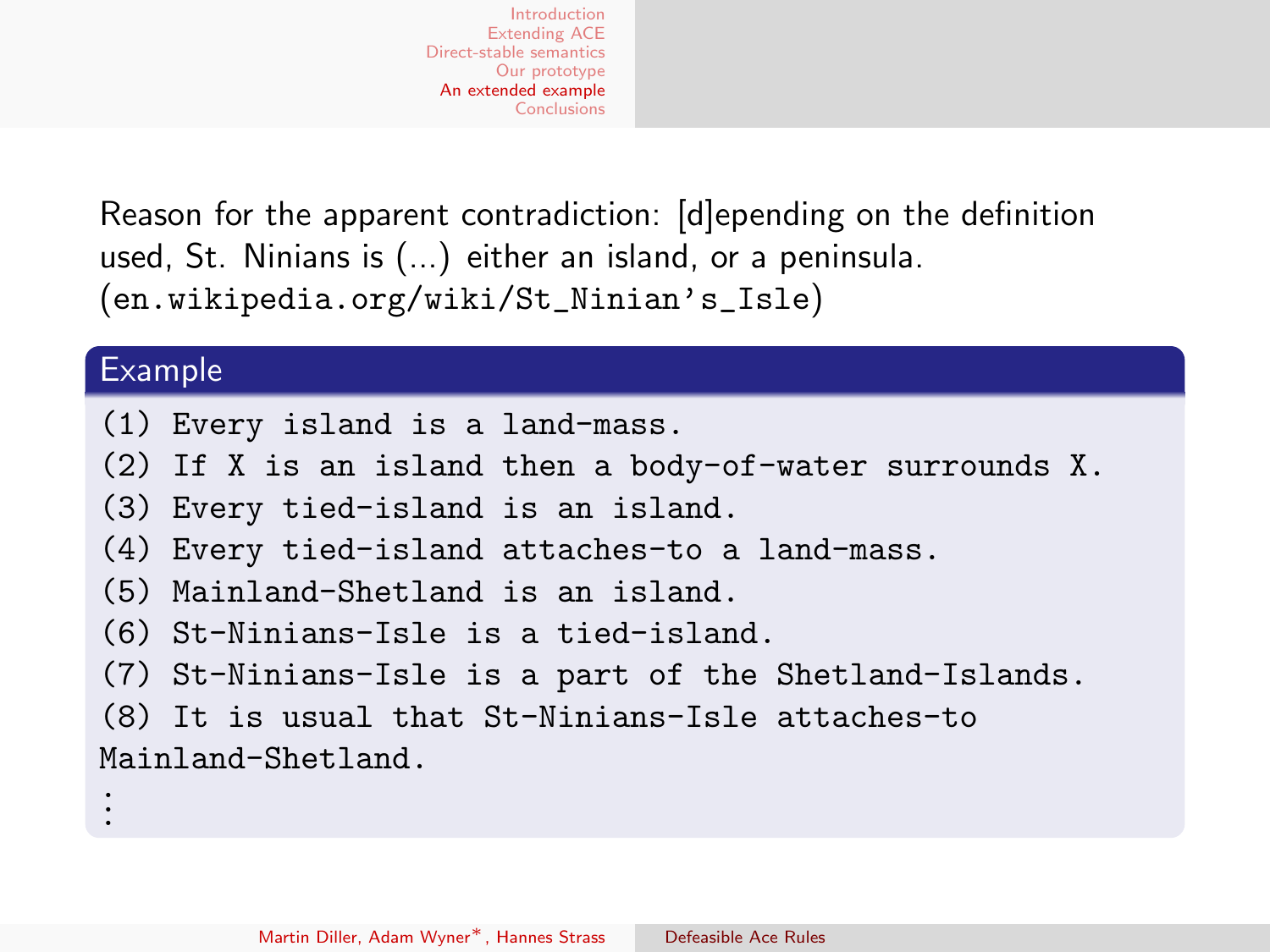#### Example

(1) Every island is a land-mass.

(2') If X is an island then it is usual that a body-of-water surrounds X.

(3') If X is a tied-island then it is usual that X is an island.

(4') If X is a tied-island then it is usual that X attaches-to a land-mass.

(5) Mainland-Shetland is an island.

(6) St-Ninians-Isle is a tied-island.

(7) St-Ninians-Isle is a part of the Shetland-Islands.

```
(8) It is usual that St-Ninians-Isle attaches-to
Mainland-Shetland.
.
.
.
```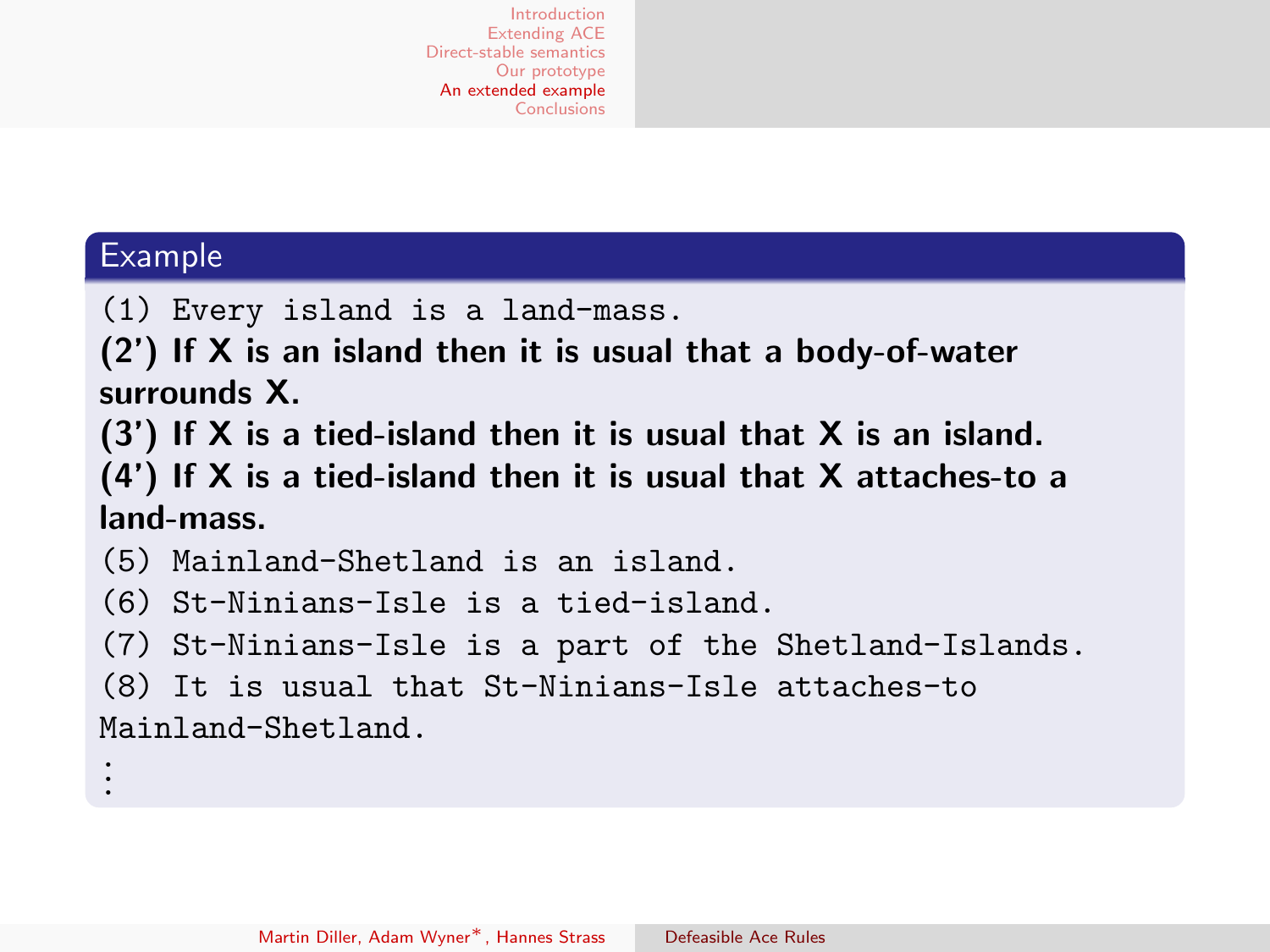#### Example - Answer-sets

Two answer-sets, having in common: There is a body-of-water X1. St-Ninians-Isle is a tied-island. St-Ninians-Isle is an island. Mainland-Shetland is a land-mass. Mainland-Shetland is an island. St-Ninians-Isle is a part of Shetland-Islands. The body-of-water X1 surrounds Mainland-Shetland. It is false that Mainland-Shetland attaches-to a land-mass.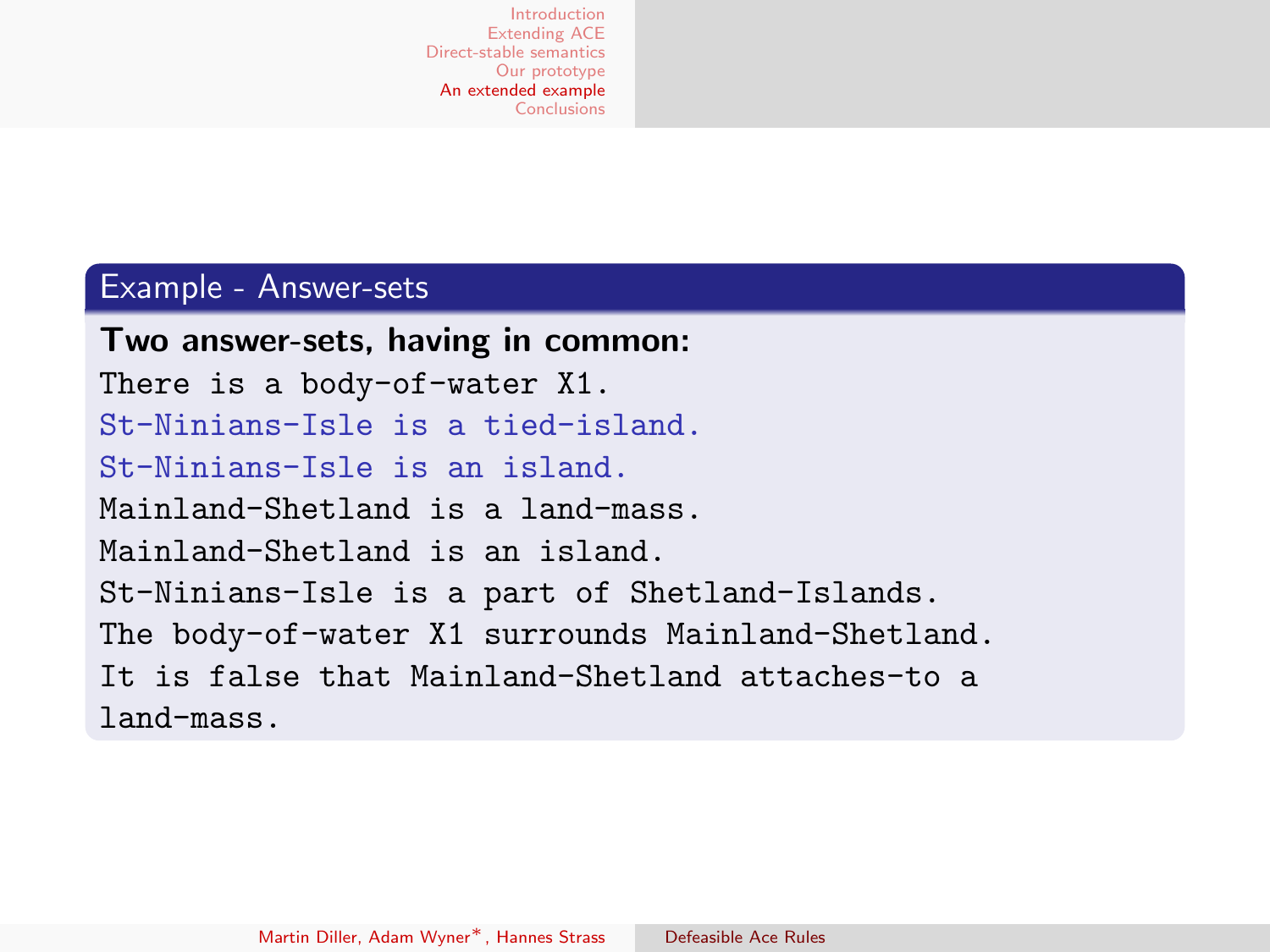#### Example - Answer-sets

#### First answer-set:

```
There is a body-of-water X1.
St-Ninians-Isle is a tied-island.
St-Ninians-Isle is an island.
Mainland-Shetland is a land-mass.
Mainland-Shetland is an island.
St-Ninians-Isle is a part of Shetland-Islands.
The body-of-water X1 surrounds Mainland-Shetland.
It is false that Mainland-Shetland attaches-to a
land-mass.
St-Ninians-Isle is a part of Mainland-Shetland.
St-Ninians-Isle attaches-to a land-mass.
St-Ninians-Isle attaches-to Mainland-Shetland.
It is false that a body-of-water surrounds
St-Ninians-Isle.
```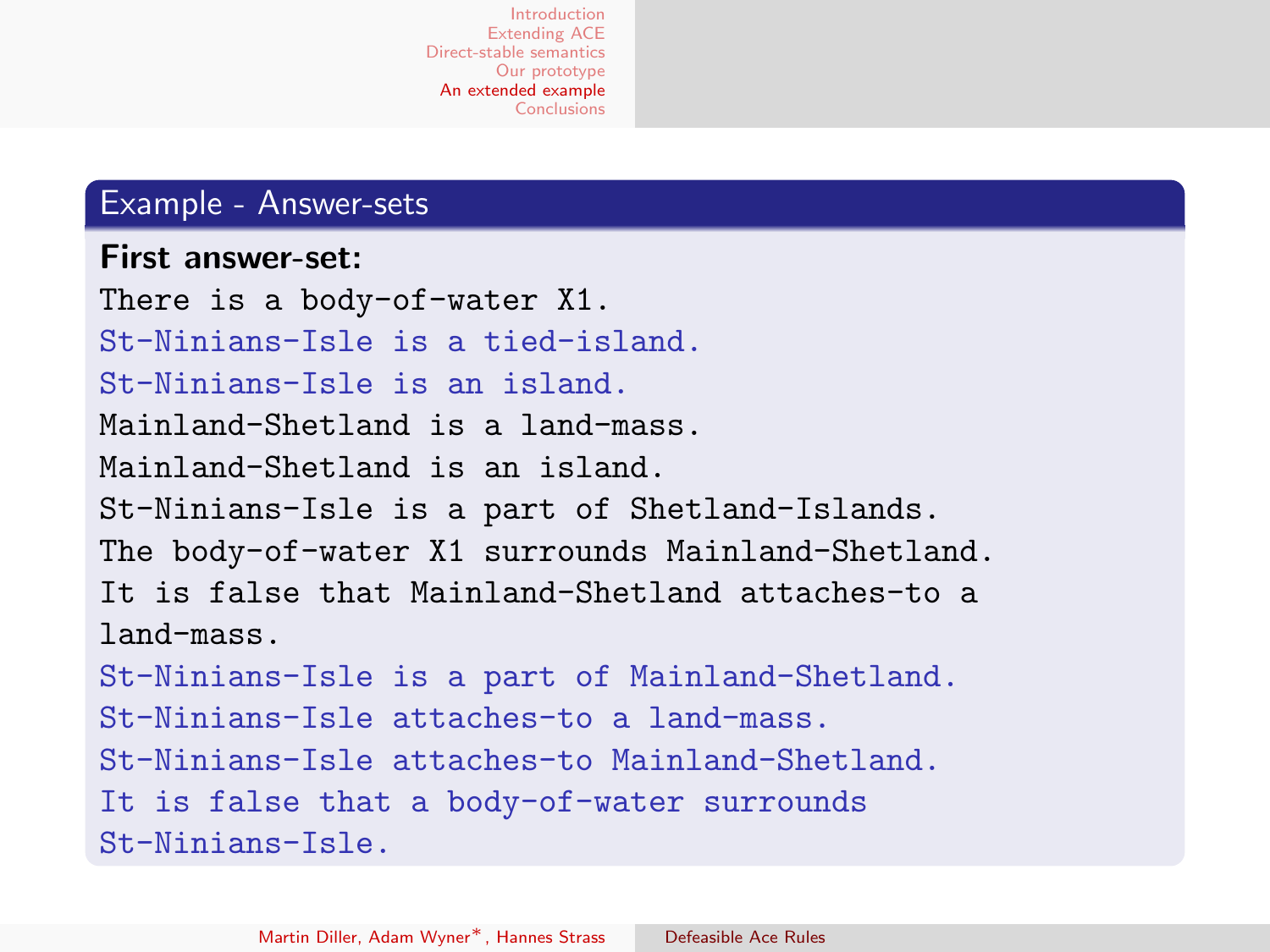#### Example - Answer-sets

```
Second answer-set:
There is a body-of-water X1.
St-Ninians-Isle is a tied-island.
St-Ninians-Isle is an island.
Mainland-Shetland is a land-mass.
Mainland-Shetland is an island.
St-Ninians-Isle is a part of Shetland-Islands.
The body-of-water X1 surrounds Mainland-Shetland.
It is false that Mainland-Shetland attaches-to a
land-mass.
There is a body-of-water X2.
St-Ninians-Isle is a land-mass.
The body-of-water X2 surrounds St-Ninians-Isle.
It is false that St-Ninians-Isle attaches-to a land-mass.
```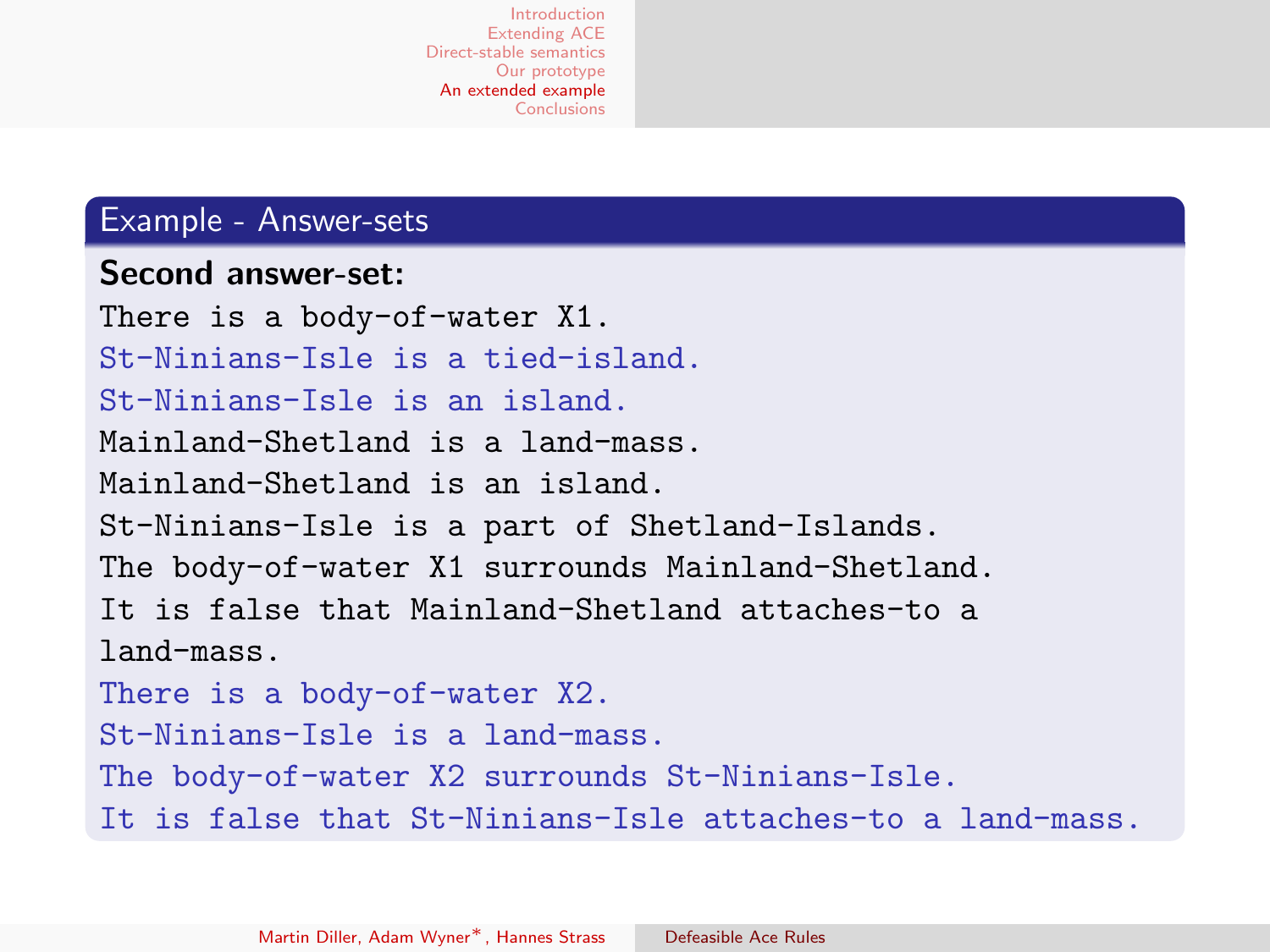### The example in AceRules

#### Example with negation as failure

(1) Every island is a land-mass. (2) If X is an island and it is not provable that a body-of-water surrounds X then a body-of-water surrounds X. (3) If X is a tied-island and it is not provable that X is not an island then X is an island. (4) If X is a tied-island and it is not provable that it is false that X attaches-to a land-mass thenthen X attaches-to a land-mass. (5) Mainland-Shetland is an island. (6) St-Ninians-Isle is a tied-island. (7) St-Ninians-Isle is a part of the Shetland-Islands. (8) If it is not provable that it is false that St-Ninians-Isle attaches-to Mainland-Shetland, then St-Ninians-Isle attaches-to Mainland-Shetland.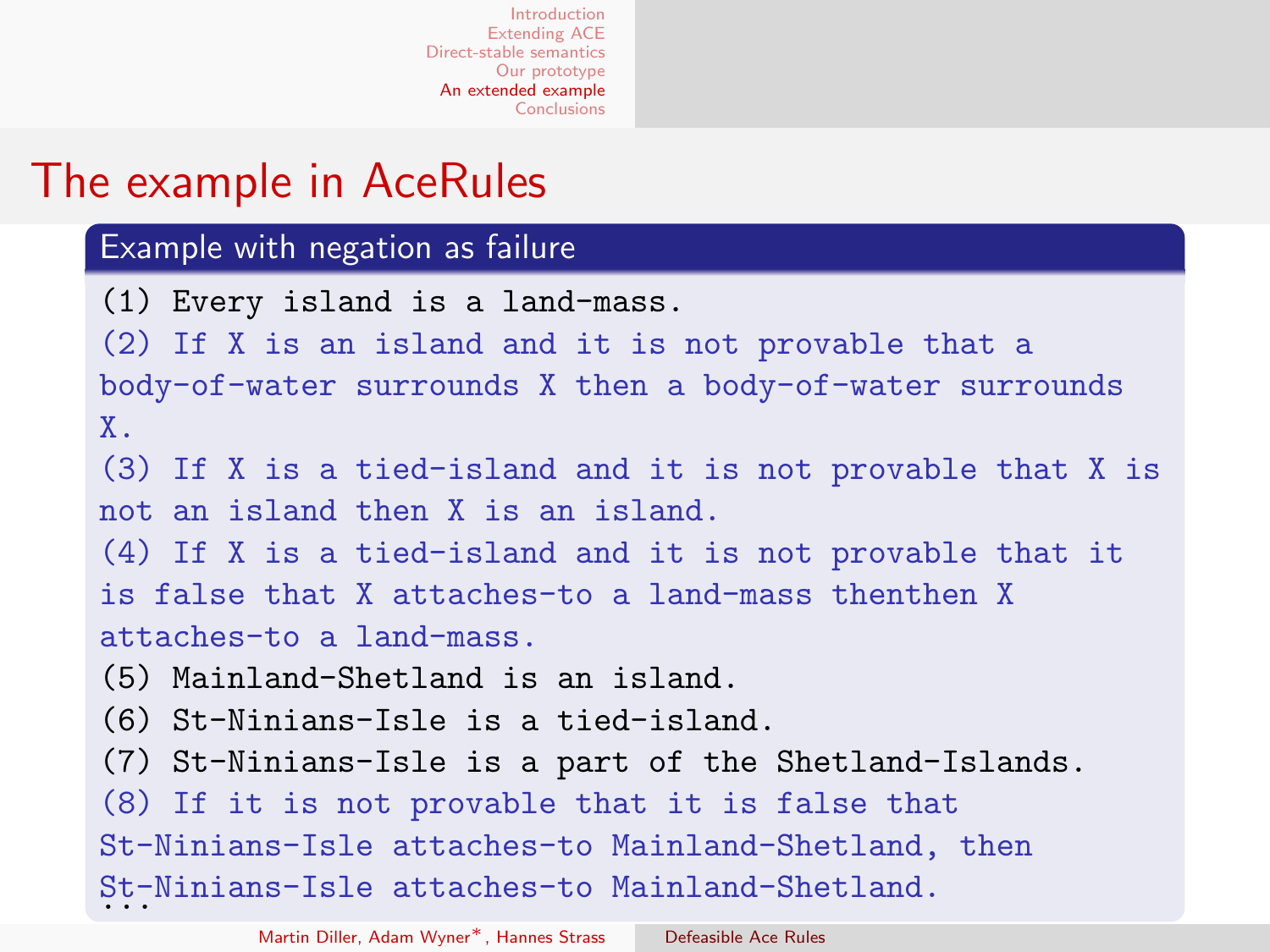For the example using negation-as-failure:

- No answer-sets under the stable-semantics for logic programs (Gelfond and Lifschitz, 1990).
- Rules are cyclic: no result under the courteous semantics (Grosof, 1997).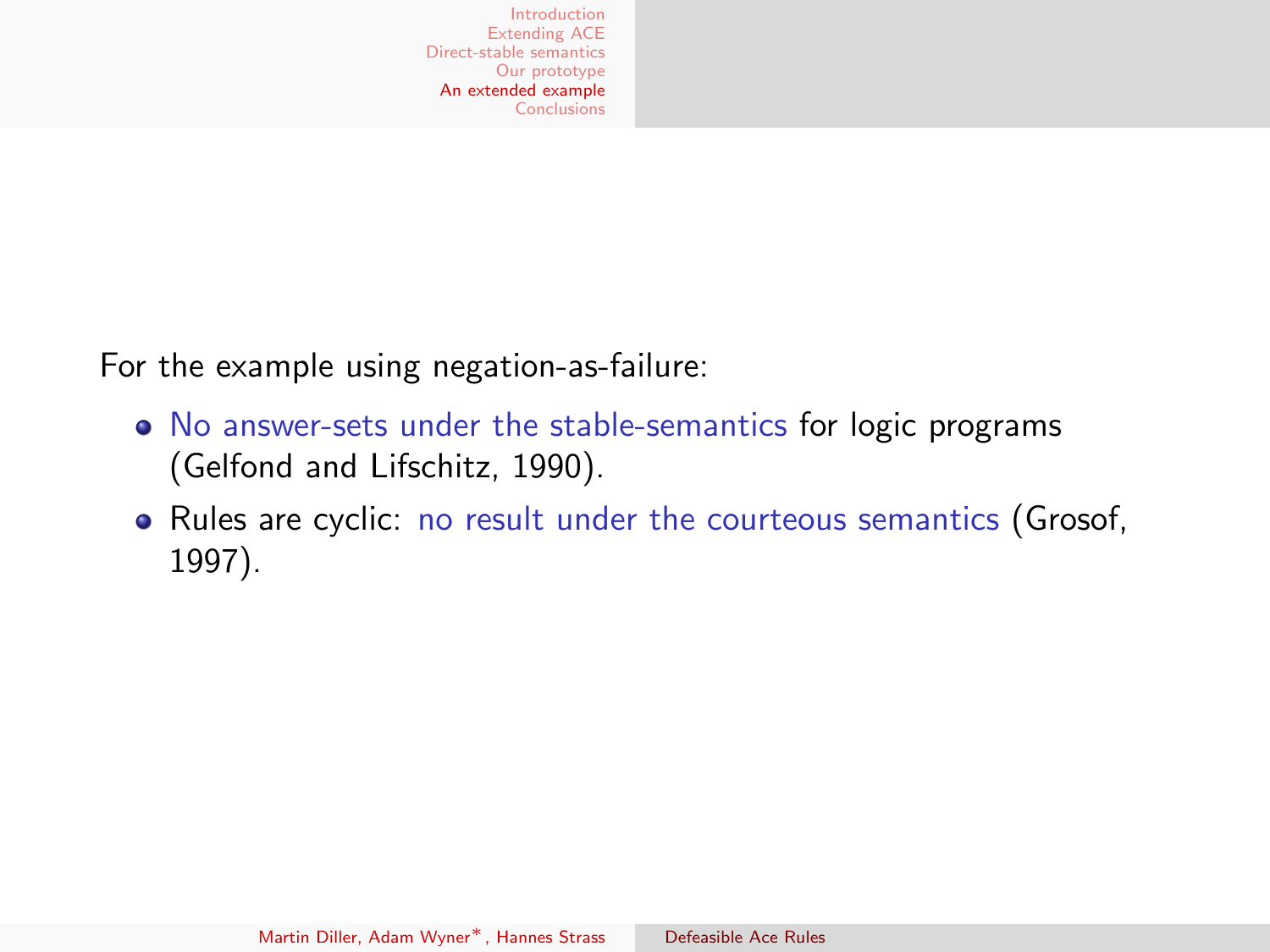### <span id="page-44-0"></span>**Conclusions**

### Current work:

We have an approach and prototype for argumentation-inspired reasoning on defeasible ACE rule knowledge bases.

### Ongoing work:

- Improve implementation.
- Also have support for justifications.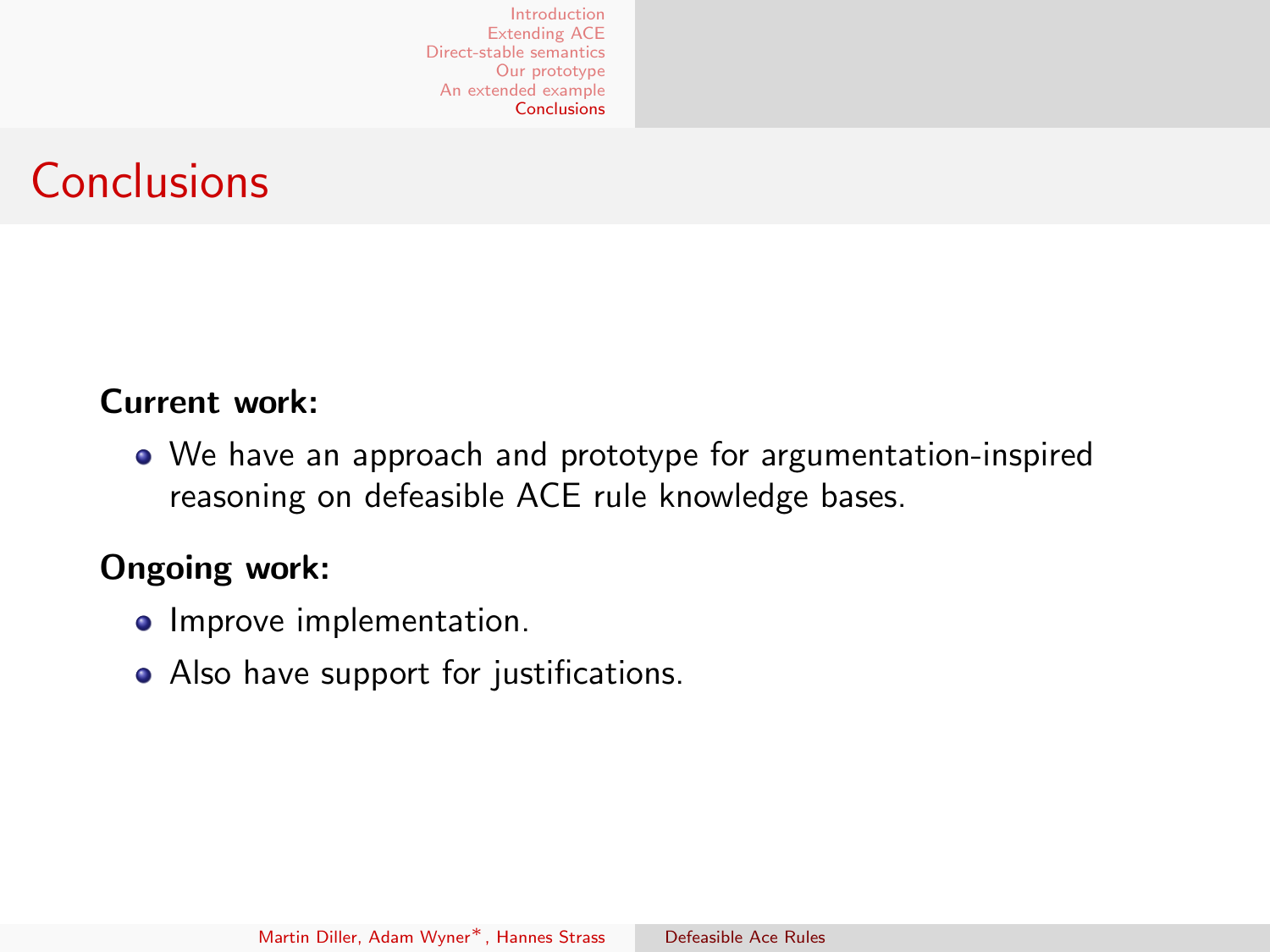### Future work

### Future work / speculation:

- Other forms of generic/defeasible generalizations:
	- Lions have manes. (generic count noun)
	- Bill walks to work at 9:00... (progressives)
	- Water freezes at 0 degrees centigrade. (mass and simple present tense)
- Generic generalizations as the default, strict rules as the exception?
- **Abduction**
- Argumentation schemes
- Connect with results in argument-mining

 $\bullet$ ....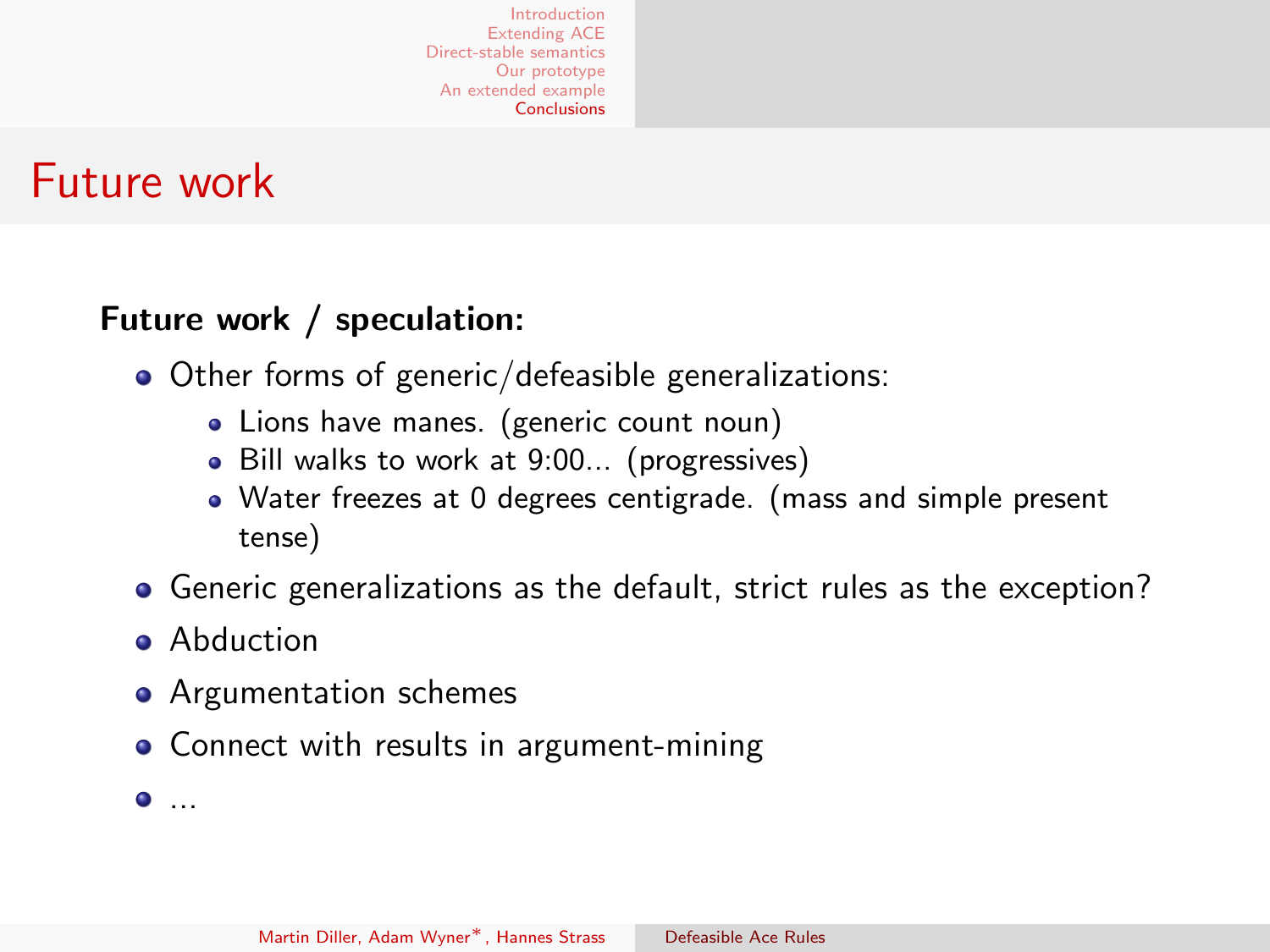# The End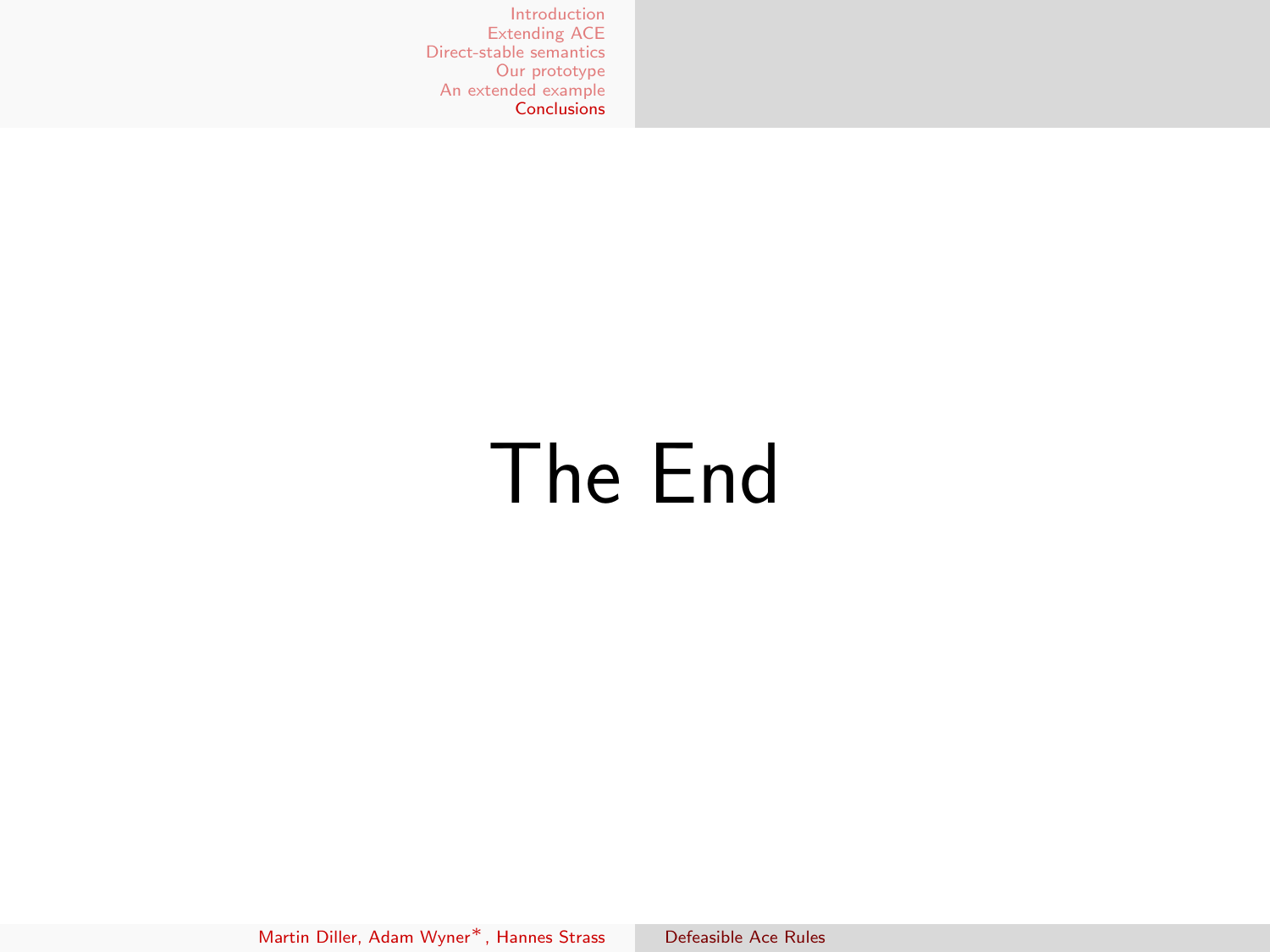### Defeasible Theories in Instantiated Argumentation

Basic workflow: construct arguments, detect conflicts, use conflict relation to evaluate the theory...

### Argument construction

- if  $b_1, \ldots, b_m \rightarrow h$  is a rule and we have arguments  $A_1, \ldots, A_m$  for  $b_1, \ldots, b_m$ , then  $[A_1, \ldots, A_m \rightarrow h]$  is an argument for h
- **•** similar: defeasible rules lead to defeasible arguments
- argument is defeasible if some subargument is defeasible

#### Conflict detection

• argument for  $x (\neg x)$  attacks any defeasible argument with a subargument for  $\neg x$   $(x)$ 

Why argumentation? Humans often communicate reasoning in form of pro/con arguments.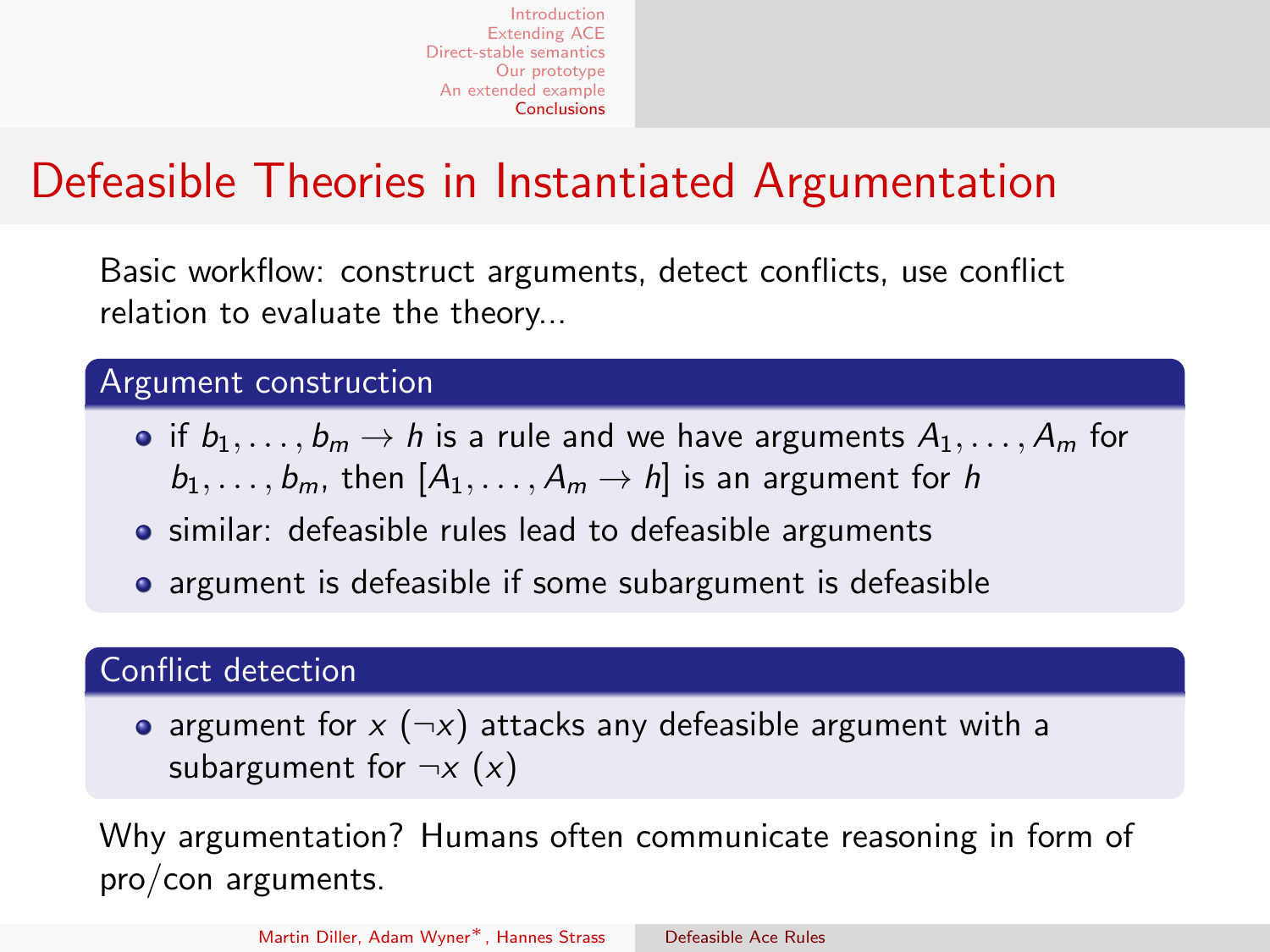### Defeasible Theories in Instantiated Argumentation

Basic workflow: construct arguments, detect conflicts, use conflict relation to evaluate the theory...

#### Evaluation of argumentation graph

- Conflict relation between arguments gives rise to an argumentation framework (Dung, 1995)
- Can be evaluated via semantics based on the reinstatement principle: roughly: an argument is to be accepeted as long as it can be defended from all attacks
- Semantics give rise to extensions: sets of arguments that can all be accepted together
- Extensions can then be mapped back to sets of atoms